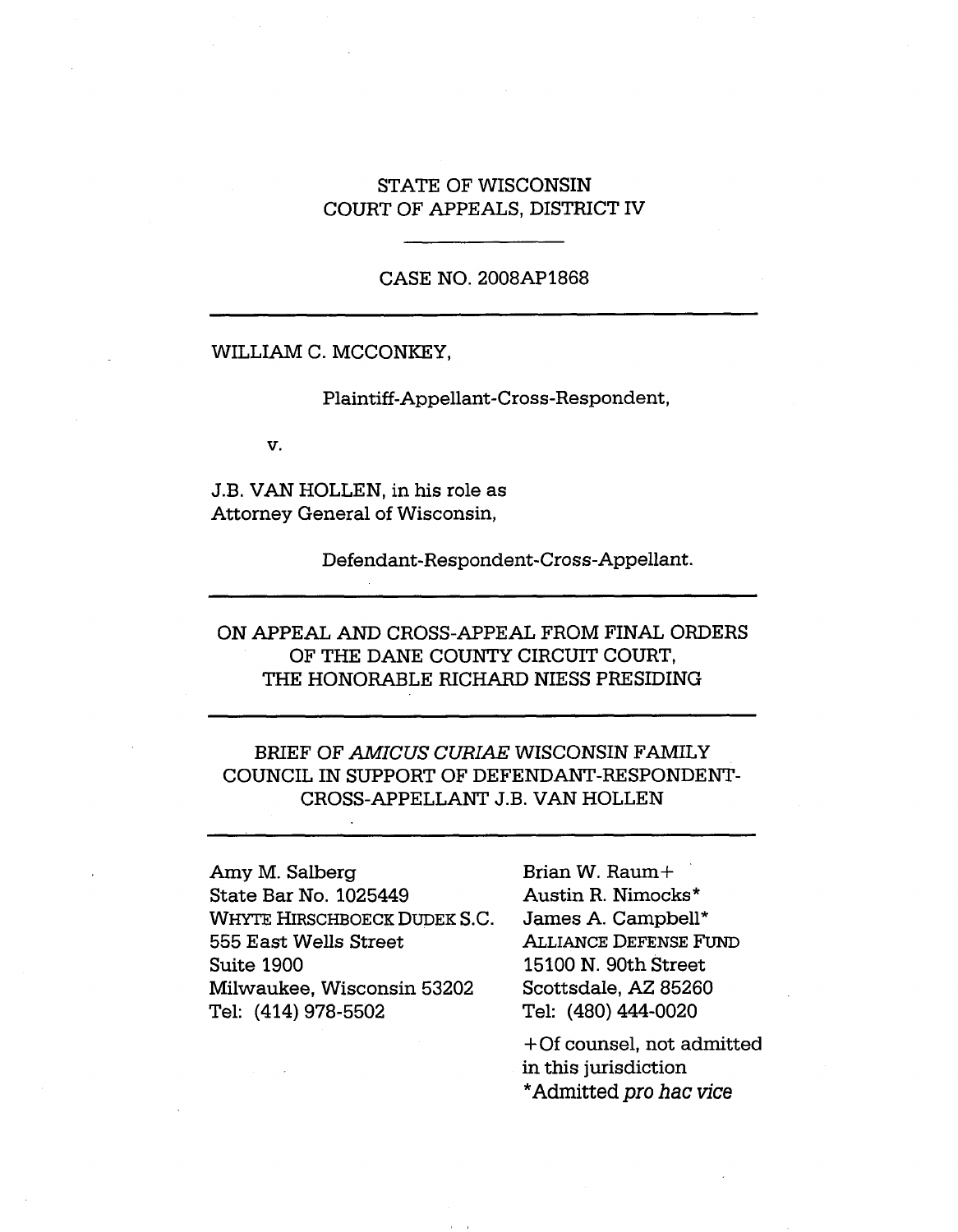# Table of Contents

| MCCONKEY LACKS STANDING TO CHALLENGE THE<br>I.<br>CONSTITUTIONALITY OF THE MARRIAGE AMENDMENT<br>UNDER ARTICLE XII, SECTION 1 OF THE STATE     |
|------------------------------------------------------------------------------------------------------------------------------------------------|
| THE MARRIAGE AMENDMENT DOES NOT VIOLATE<br>II.<br>ARTICLE XII, SECTION 1 OF THE STATE CONSTITUTION  5                                          |
| The Provisions Of The Marriage Amendment<br>Α.<br>Constitute A Single Amendment5                                                               |
| Wisconsin Supreme Court Precedent<br>B.<br>Demonstrates That The Enactment Of The<br>Marriage Amendment Did Not Violate Article                |
| EVERY STATE SUPREME COURT ADDRESSING A SIMILAR<br>III.<br>SINGLE-AMENDMENT CHALLENGE TO A MARRIAGE<br>AMENDMENT HAS REJECTED SUCH A CLAIM.  15 |
|                                                                                                                                                |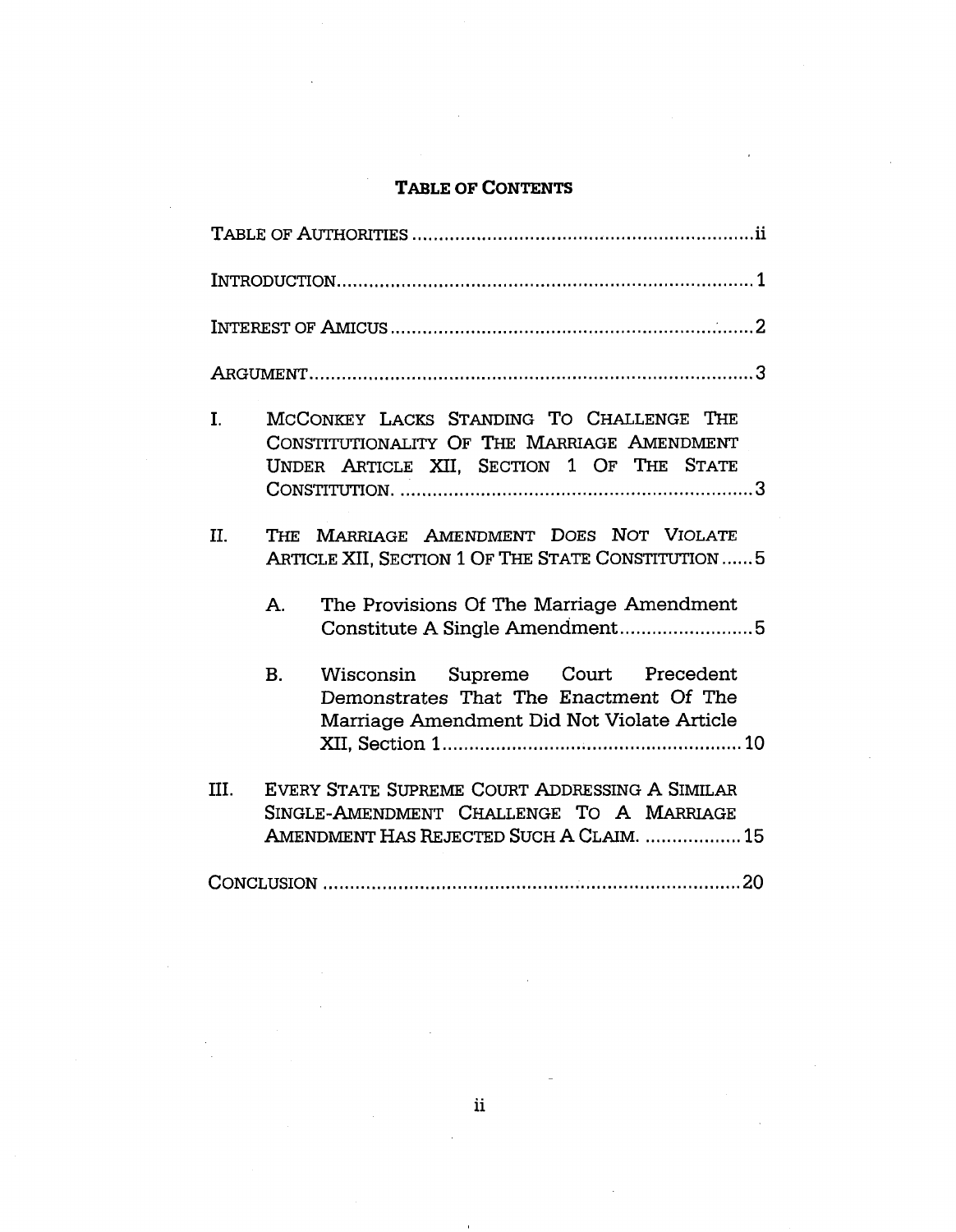## Table of Authorities

# Wisconsin Cases

 $\ddot{\phantom{a}}$ 

| Mast v. Olsen,                                             |  |  |  |
|------------------------------------------------------------|--|--|--|
|                                                            |  |  |  |
|                                                            |  |  |  |
| Milwaukee Alliance Against Racist and Political Repression |  |  |  |
| v. Elec. Bd. of Wisconsin,                                 |  |  |  |
|                                                            |  |  |  |
|                                                            |  |  |  |
| Hudd v. Timme,                                             |  |  |  |
|                                                            |  |  |  |
|                                                            |  |  |  |
| Thomson v. Zimmerman,                                      |  |  |  |
|                                                            |  |  |  |
|                                                            |  |  |  |
| <b>OTHER STATE CASES</b>                                   |  |  |  |
|                                                            |  |  |  |
| Advisory Opinion to the Attorney General                   |  |  |  |
| re Florida Marriage Protection Amendment,                  |  |  |  |
|                                                            |  |  |  |
|                                                            |  |  |  |
| Albano v. Attorney General,                                |  |  |  |
|                                                            |  |  |  |
|                                                            |  |  |  |
| Arizona Together v. Brewer,                                |  |  |  |
|                                                            |  |  |  |
|                                                            |  |  |  |
| Forum for Equality PAC v. McKeithen,                       |  |  |  |
|                                                            |  |  |  |
|                                                            |  |  |  |
| Lewis v. Harris,                                           |  |  |  |
|                                                            |  |  |  |
|                                                            |  |  |  |
| Perdue v. O'Kelley,                                        |  |  |  |
|                                                            |  |  |  |
|                                                            |  |  |  |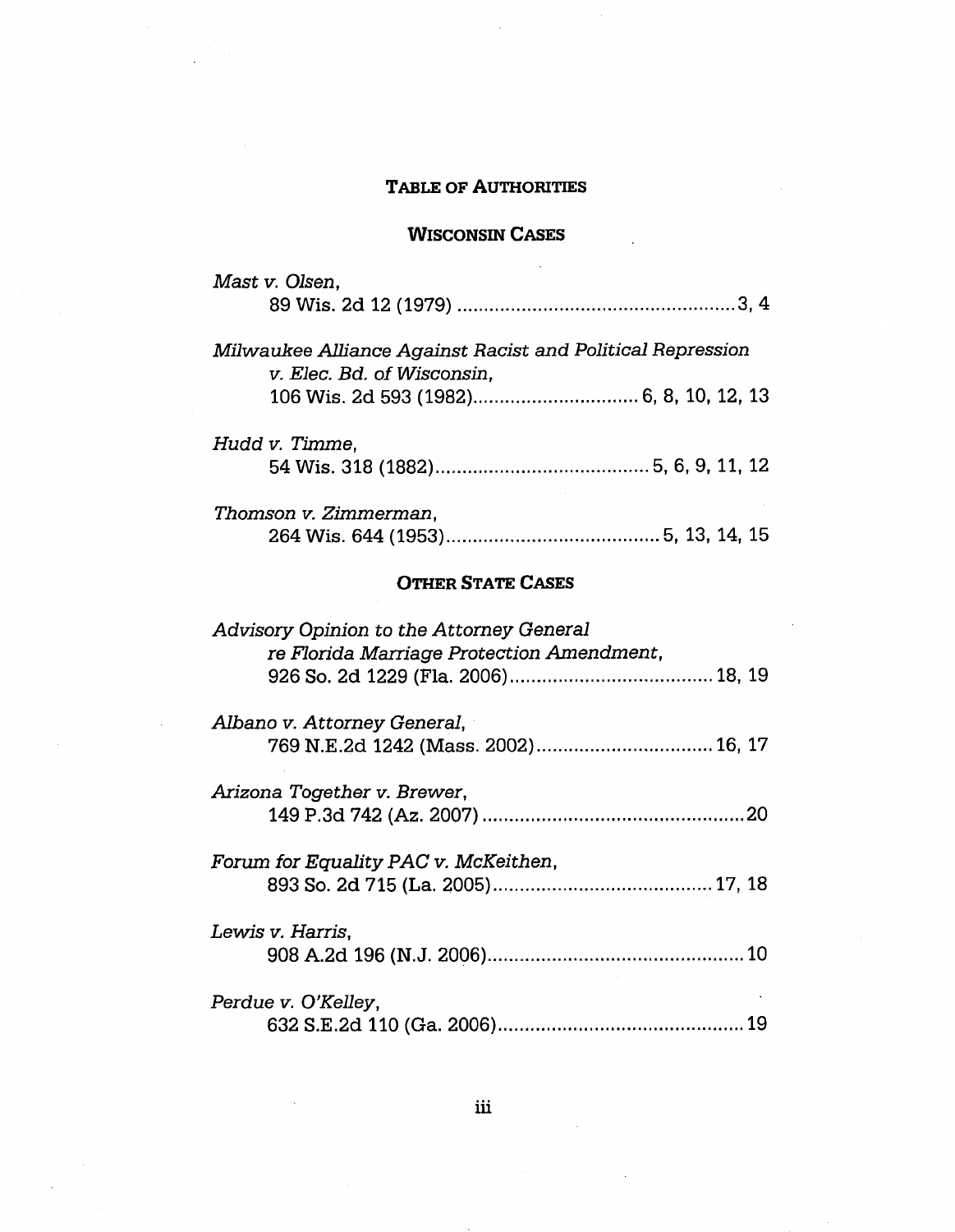# *Wood v. Commonwealth exrel. Grayson,* No. Civ.A. 04-CI-01537, 2005 WL 1258921 (Ky. Cir. Ct. May 26, 2005).............. 16

### Federal Cases

| Baker v. Carr, |
|----------------|
|                |

### STATUTES AND CONSTITUTIONAL PROVISIONS

| WIS. CONST. art. XII, § 1 1, 3, 5, 10, 11, 12, 14, 15, 21 |  |
|-----------------------------------------------------------|--|
|                                                           |  |
|                                                           |  |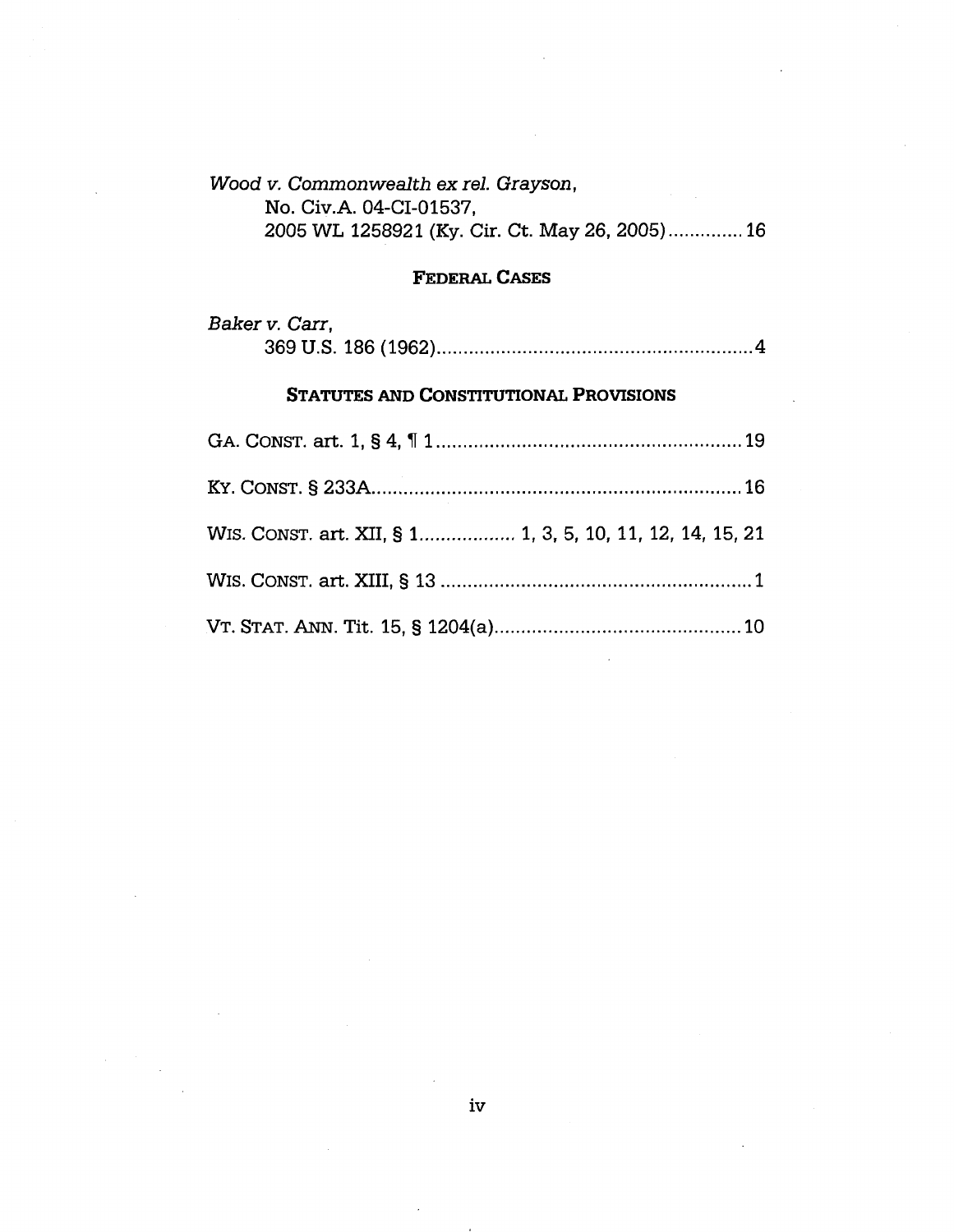#### **INTRODUCTION**

William C. McConkey ("McConkey") brought this legal challenge against the Wisconsin Marriage Amendment ("Marriage Amendment" or "Amendment"). That constitutional provision, which was approved in November 2006 by 59% of Wisconsin voters, states:

Only a marriage between one man and one woman shall be valid or recognized as a marriage in this state. A legal status identical or substantially similar to that of marriage for unmarried individuals shall not be valid or recognized in this state.

WIS. CONST. art. XIII, § 13. McConkey asserts what is known as a single-amendment or single-subject procedural challenge, contending that the Marriage Amendment violates Article XII, Section <sup>1</sup> of the State Constitution because its provisions serve distinct and separate purposes not dependent upon or connected with each other. This claim, finding no support in either Wisconsin law or in the law of other states, should be rejected by this Court.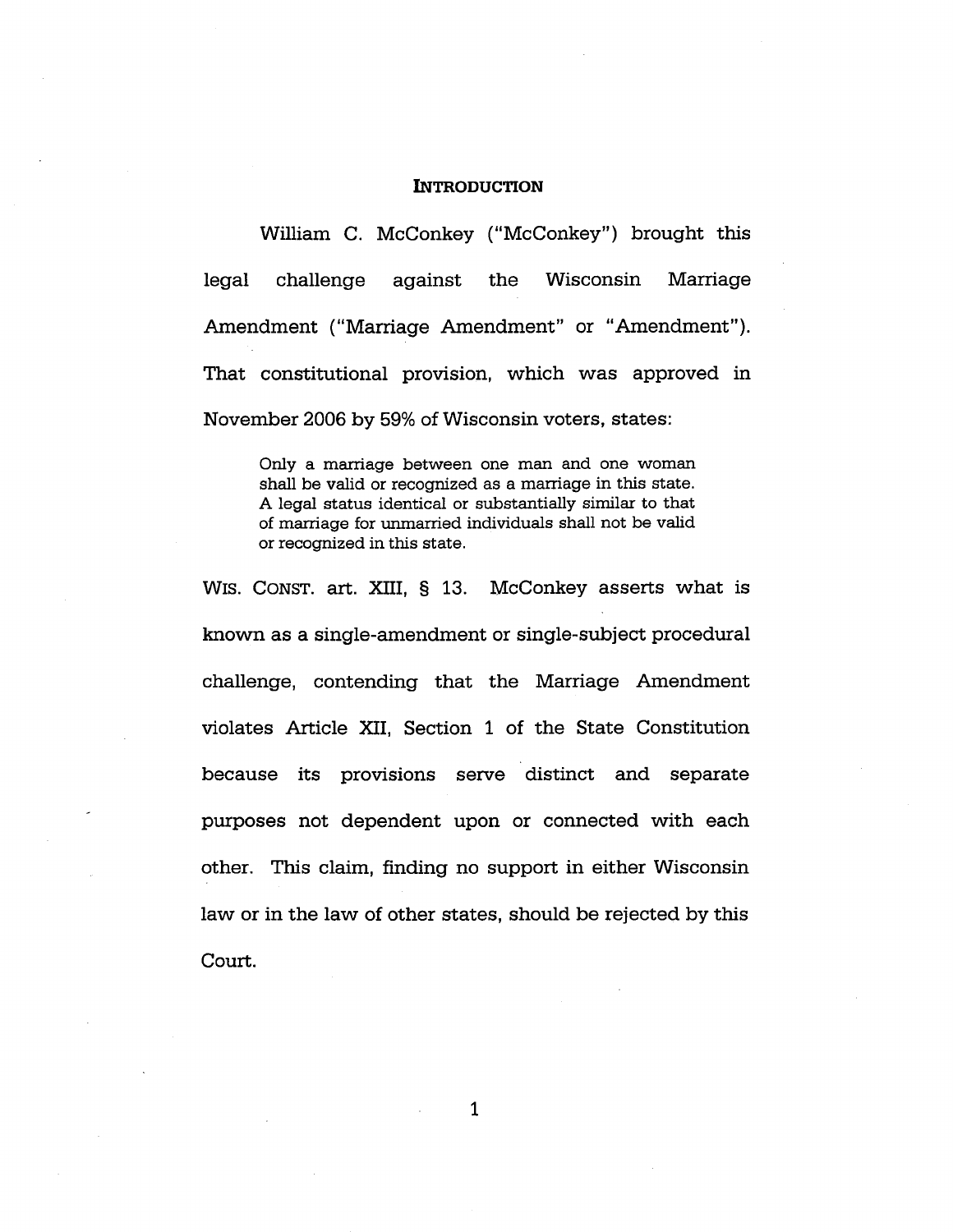#### Interest of Amicus

*Amicus Curiae* Wisconsin Family Council ("WFC" or *"Amicus")* was founded in 1986 to educate the public and encourage the legislature to affirm Judeo-Christian principles and values in the areas of marriage, family, and religious liberty. To further its mission, WFC was directly involved in the enactment of the Marriage Amendment challenged in this case. Initially, WFC worked closely with state legislators to place the Amendment on the ballot. Then, once the legislators submitted the Amendment to the people, WFC worked tirelessly educating the public about the Amendment and advocating for its enactment. Given its extensive involvement, WFC has a heightened interest in ensuring that the Marriage Amendment, which it worked so hard to enact, is not improperly invalidated. Moreover, WFC's first-hand knowledge about the purpose of and the procedure surrounding the Amendment will benefit the Court in resolving the questions presented in this case.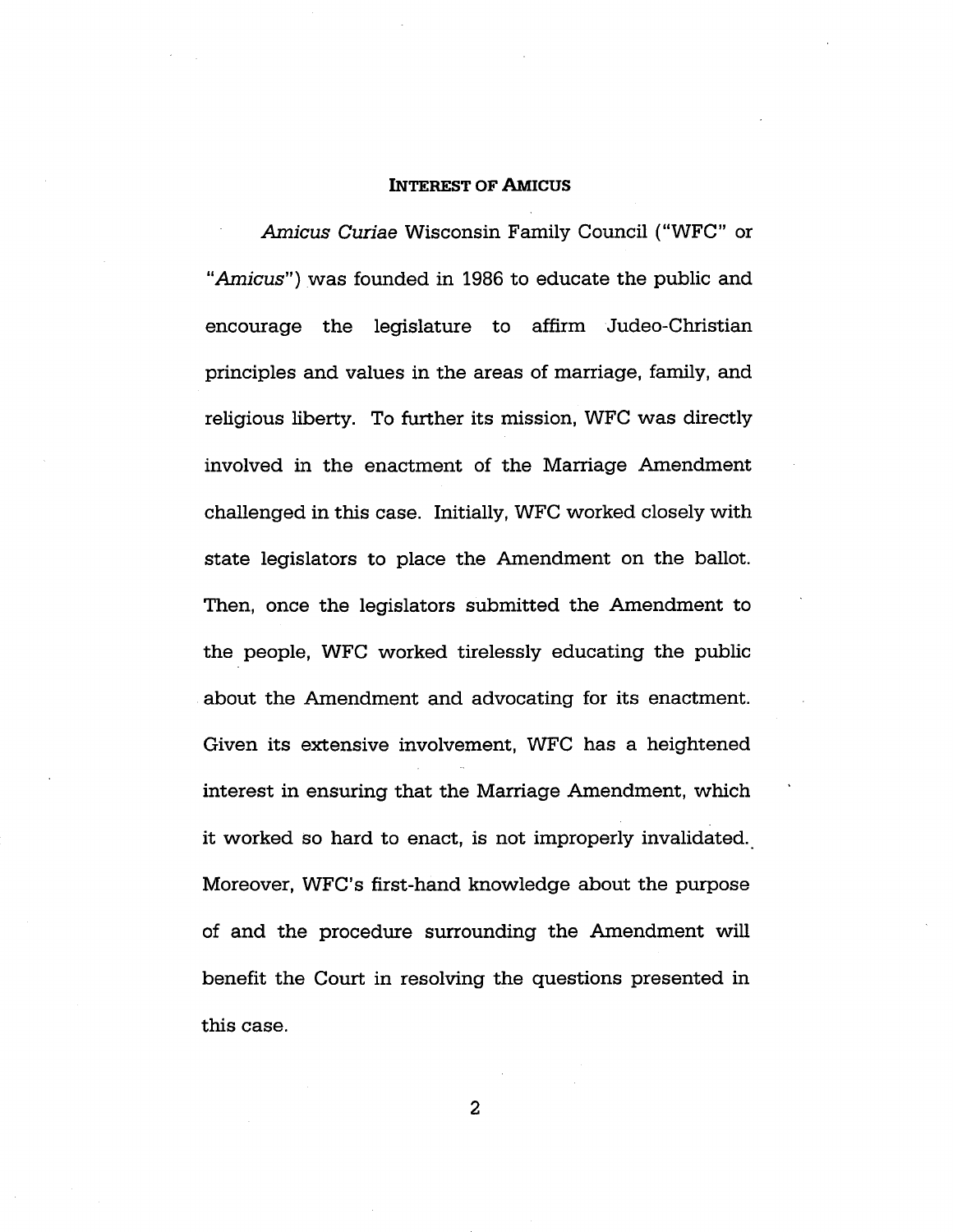#### **ARGUMENT**

McConkey Lacks Standing T<sup>o</sup> Challenge The Constitutionality Of The Marriage Amendment Under Article XII, Section <sup>1</sup> Of The State CONSTITUTION. I.

The Circuit Court incorrectly concluded that McConkey had standing to challenge the constitutionality of the Marriage Amendment. Van Hollen's brief succinctly and persuasively addresses the standing question. Thus, rather than rehash the eloquent arguments expounded therein, *Amicus* joins and supports Van Hollen's arguments.

*Amicus* nevertheless wishes to emphasize one point about the standing question. The Circuit Court found that "[e]very voter is entitled to a constitutionally, procedurally valid amendment and is harmed . . . when that does not occur." *See* Van Hollen App'x at 6. In effect, the Circuit Court reasoned that all voters have standing to challenge the procedural propriety of all constitutional amendments. This reasoning eradicates conventional standing analysis in the context of voting, *see Mast v. Olsen,* 89 Wis. 2d 12, 16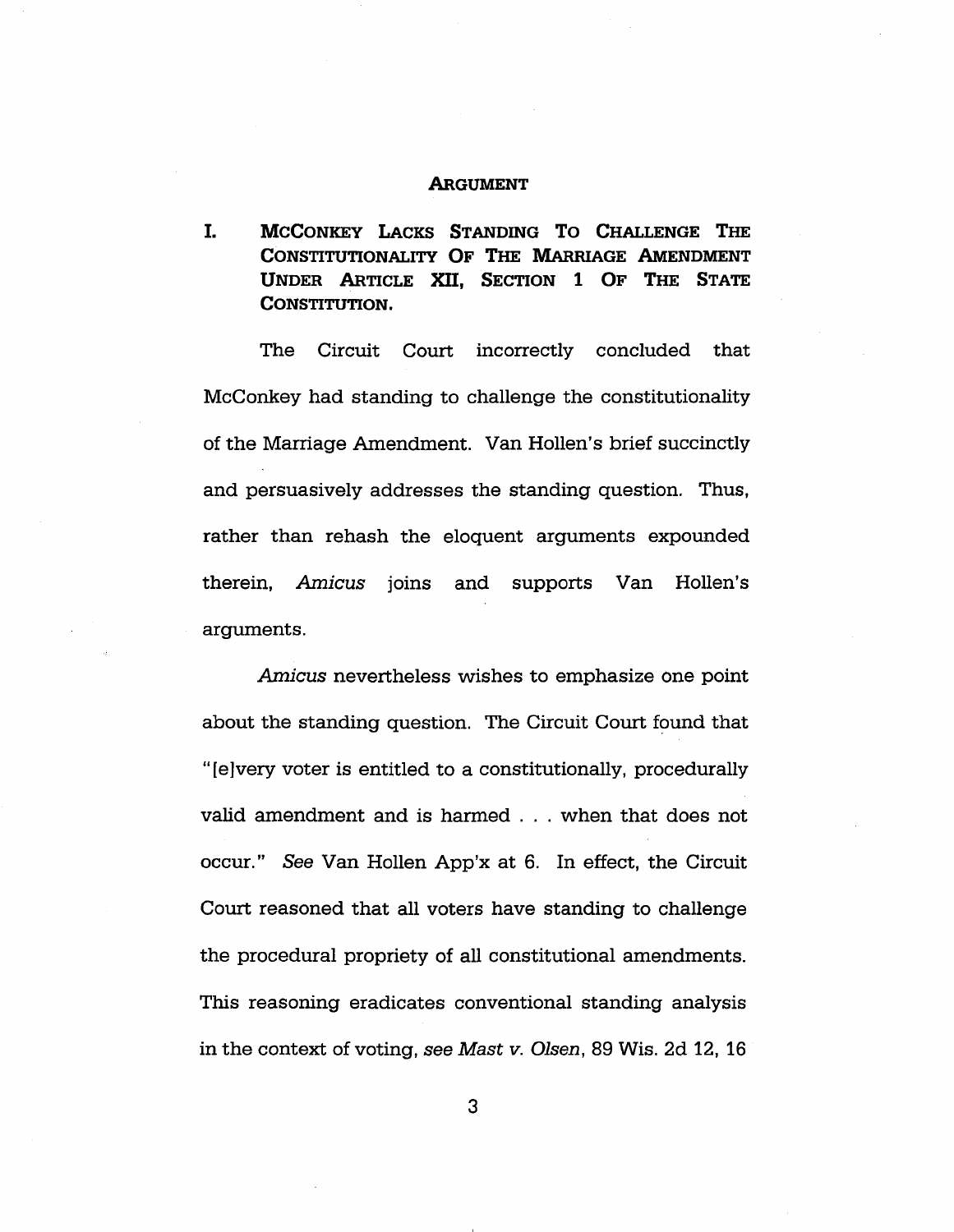(1979), thus permitting any voter to assert a procedural challenge to any constitutional amendment. That result conflicts sharply with precedent on standing.

Neither federal nor Wisconsin law permits standing, as the Circuit Court has, based solely on a litigant's status as voter. Instead, voters have standing only to the extent they allege facts showing a particular "disadvantage to themselves as individual!] [voters]." *Baker v. Carr,* 369 U.S. 186, 206 (1962). As demonstrated in Van Hollen's brief, McConkey has failed to show that he suffered a particularized injury. That requirement does not evaporate simply because McConkey's claim arises in the voting context. Affirming McConkey's standing would greatly expand the doctrine of standing, permitting any disgruntled voter to bring procedural challenges to any amendment he substantively dislikes.

Therefore, this Court should reverse the Circuit Court's finding that McConkey has standing to bring this procedural challenge to the Marriage Amendment.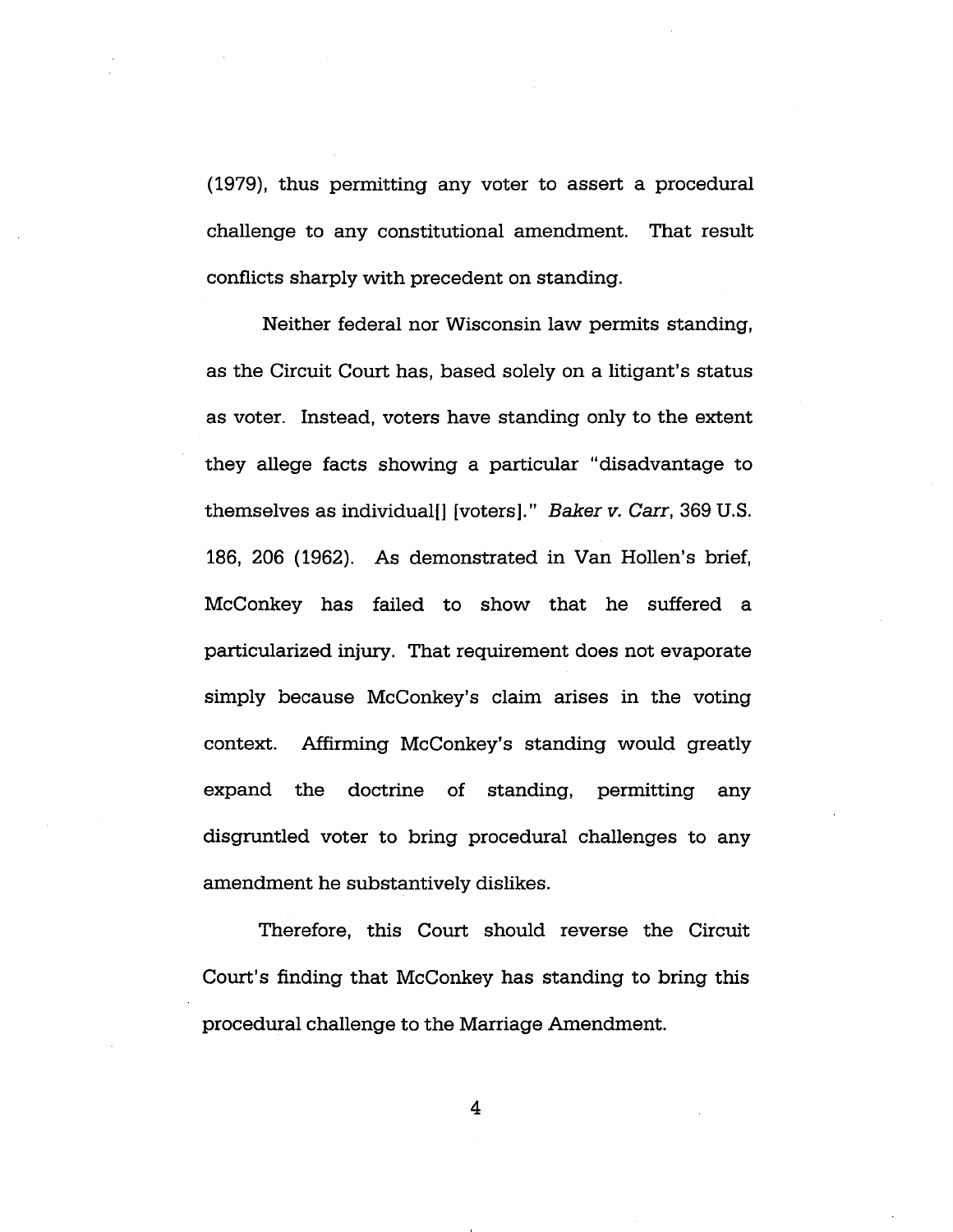# II. The Marriage Amendment Does Not Violate Article XII, Section <sup>1</sup> Of The State Constitution.

Article XII, Section <sup>1</sup> of the Wisconsin Constitution states, in pertinent part, that "if more than one amendment be submitted [to the voters], they shall be submitted in such manner that the people may vote for or against such amendments separately." WIS. CONST. art. XII, § 1. The enactment of a constitutional provision violates Article XII, Section <sup>1</sup> only where the newly enacted provision contains more than one "amendment."

### **A.** The Provisions Of The Marriage Amendment Constitute A Single Amendment.

A single amendment may include "several propositions, all tending to effect and carry out one general object or purpose, and all connected with one subject." *State ex rel. Hudd v. Timme,* 54 Wis. 318, 339 (1882); see *also State ex rel. Thomson v. Zimmerman,* 264 Wis. 644, 655 (1953). "In order to constitute more than one amendment, the propositions submitted must relate to more than one subject, and have at least two distinct and separate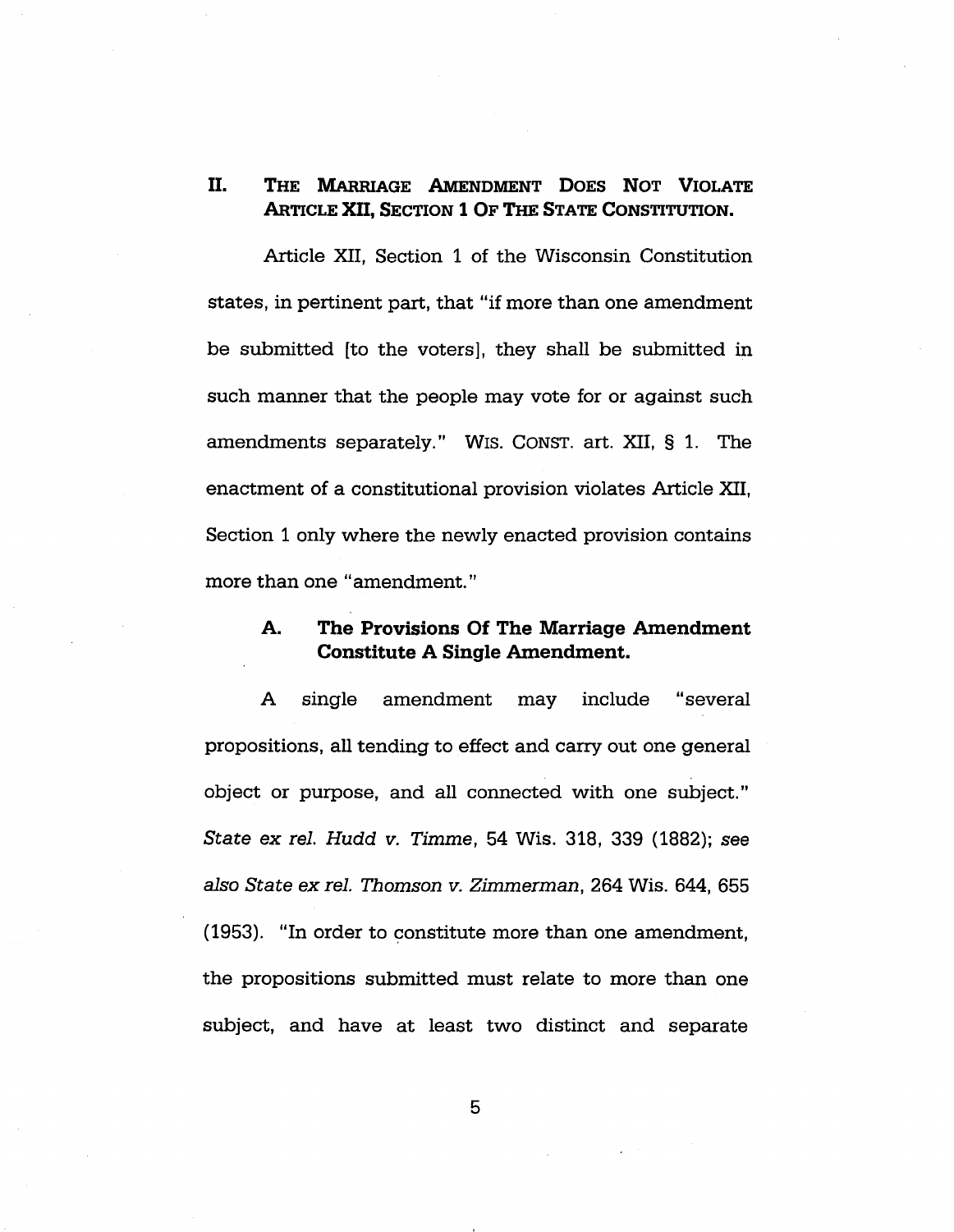purposes not dependent upon or connected with each other." *Hudd,* 54 Wis. at 336.

"It is within the discretion of the legislature to submit several distinct propositions as one amendment if they relate to the same subject matter and are designed to accomplish one general purpose." *Milwaukee Alliance Against Racist and Political Repression v. Elec. Bd. of Wisconsin,* 106 Wis. 2d 593, 604-05 (1982). The legislature is "not compelled to submit as separate amendments the separate propositions necessary to accomplish a single purpose." *Hudd,* 54 Wis. at 337. Instead, the legislature may bundle multiple propositions in one amendment so long as they all relate to the same subject and further the same "general object or purpose." *Milwaukee Alliance,* <sup>106</sup> Wis. 2d at 607.

The Marriage Amendment is composed of only two short sentences, containing a mere forty-three words. The first sentence, i.e., the definitional provision, relates directly to the second sentence, *i.e.,* the imitation provision,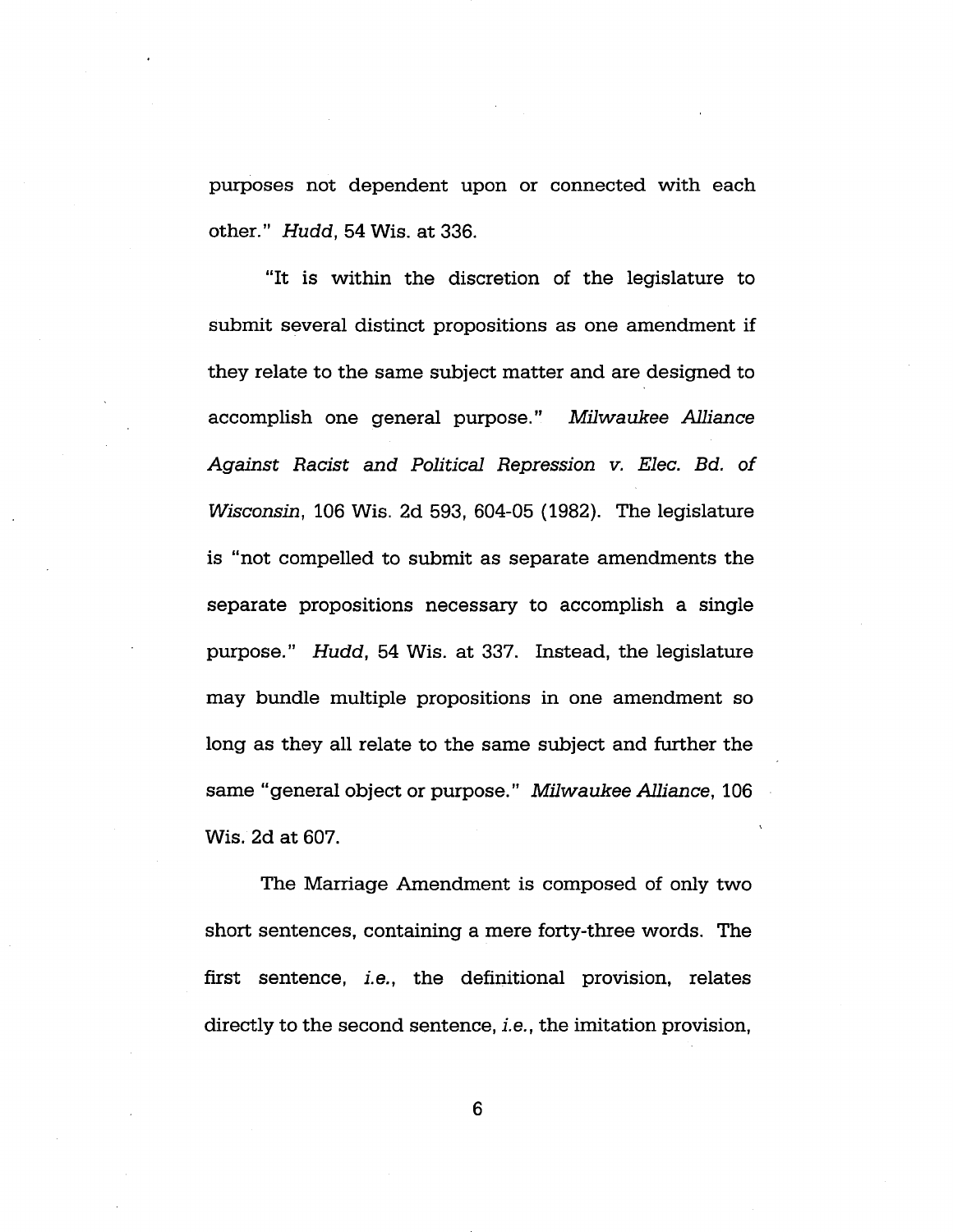and these inextricably intertwined provisions together constitute just one amendment. Both provisions address the subject of marriage: the definitional provision defines marriage, and the imitation provision prohibits marriage counterfeits. Both provisions further the same general purpose: to preserve the unique institution of marriage as the union of one man and one woman. The definitional provision achieves that goal by defining marriage in Wisconsin as the union of one man and one woman. The imitation provision effectuates that purpose by preventing the indirect reconfiguration or imitation of marriage. In short, the Amendment protects the institution of marriage from redefinition or restructuring, by either direct or indirect means.

In putting forth his analysis, McConkey first attempts to distort the Marriage Amendment's purpose. By focusing on only one statement in 2005 Senate Joint Resolution 53, McConkey tries to limit the purpose of the Marriage Amendment to merely identifying the persons "who may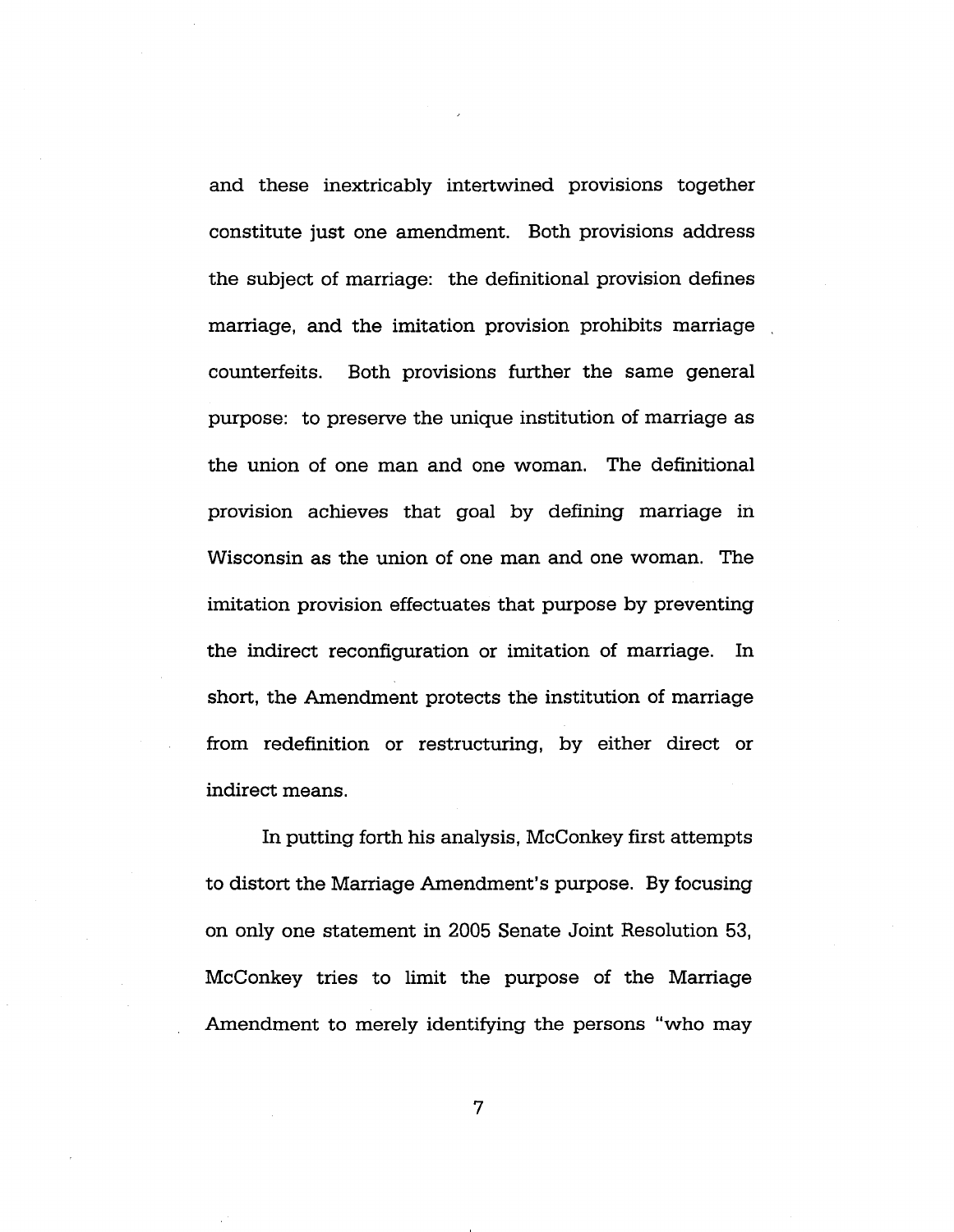marry." Brief at 27. *Amicus,* however, as a first-hand participant in the enactment of the Amendment, strenuously refutes McConkey's narrow characterization of the Amendment's purpose. As Van Hollen's brief demonstrates and the Circuit Court found, the general purpose of the Marriage Amendment is much broader: to preserve and protect the unique institution of marriage. The Court should thus reject McConkey's self-serving characterization of the Amendment's purpose.

McConkey then distorts the governing legal analysis, contending that the provisions of an amendment must be so "interrelated" that "the defeat of one question would destroy the overall purpose of the . . . proposal." *See* Brief at 14. While the Supreme Court has found that such a close relationship between provisions clearly satisfies the single-amendment rule, *see Milwaukee Alliance,* 106 Wis. 2d at 607, the Court has never required that the relationship be extremely close. In fact, the Court has denied a single-amendment challenge where one of the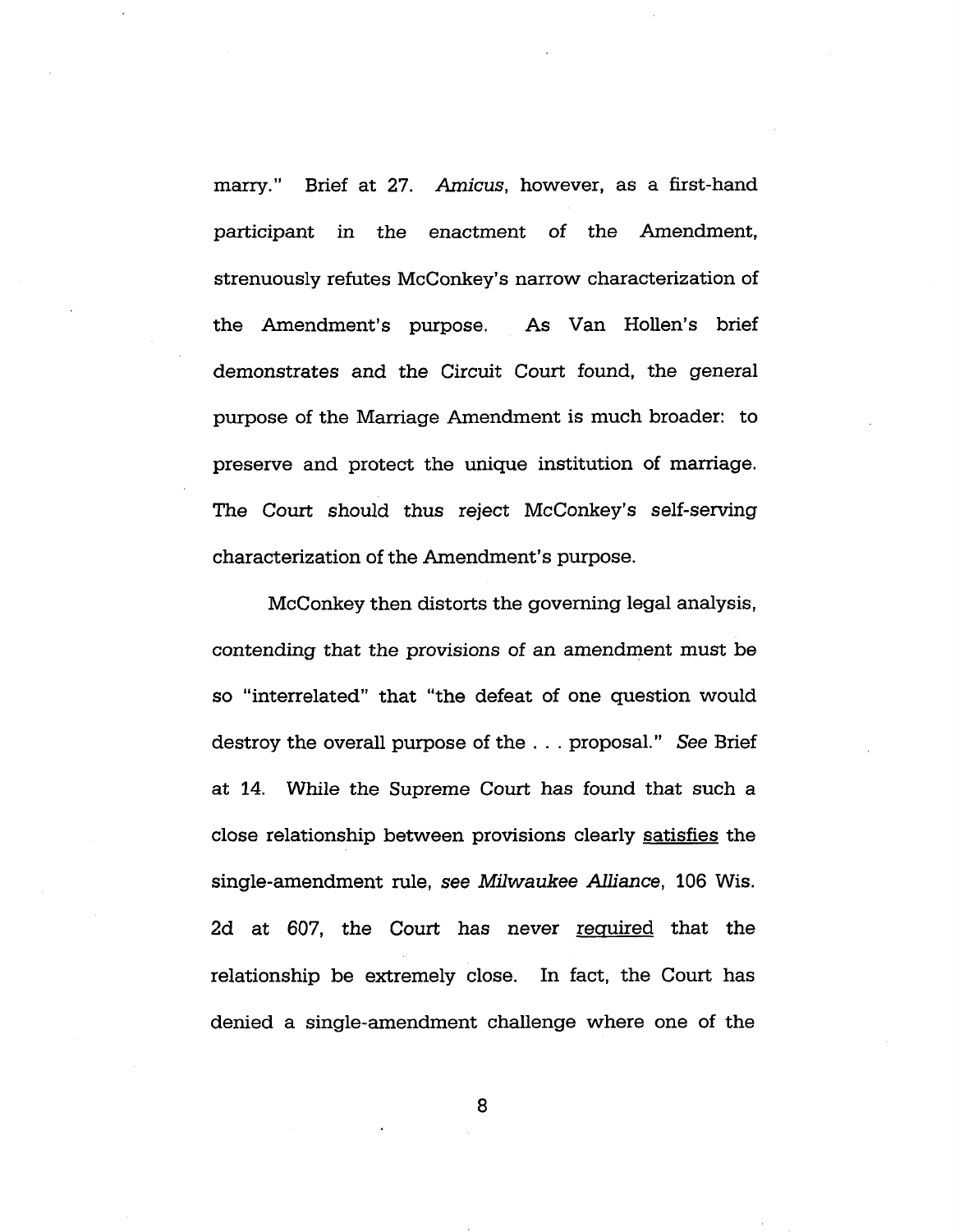provisions was "less intimately and necessarily connected" to the other provisions and the overall purpose. *See Hudd,* 54 Wis. at 336-37. Thus, this Court should refuse McConkey's attempt to erect a stringent legal requirement not supported by precedent.

Nevertheless, McConkey's more rigorous standard, while not legally mandated, is satisfied here, because the enactment of the definitional provision without the imitation provision would "destroy the overall purpose" of the Amendment. As stated, the purpose of the Amendment is to preserve the unique institution of marriage. The two-sentence Amendment recognizes that "marriage-by-another-name" relationships—such as civil unions or domestic partnerships—undercut the institution of marriage by offering simulated alternatives. While the term "marriage" is preserved by the first sentence of the Amendment, without the second provision, this protection would be merely grammatical because the institution itself would be susceptible to change and restructuring through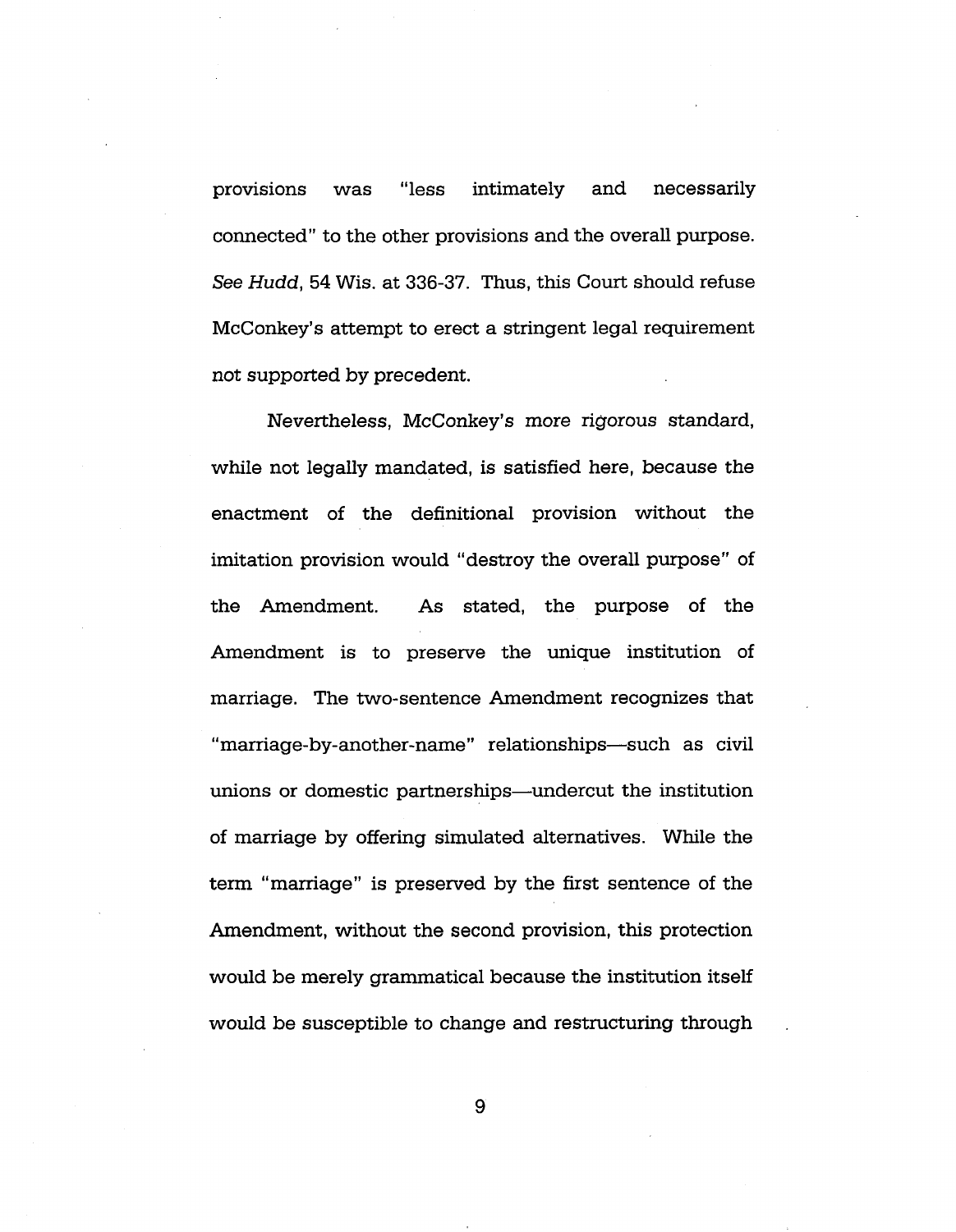imitation unions.<sup>1</sup> A marriage amendment without the imitation provision would be an insufficient protection of society's most-important institution.

#### **Wisconsin Supreme Court Precedent Demonstrates That The Enactment Of The Marriage Amendment Did Not Violate Article XII, Section 1. B.**

Wisconsin law demonstrates that the enactment of the Amendment did not violate Article XII, Section 1. The Supreme Court has broadly defined the term "amendment," *see Milwaukee Alliance,* <sup>106</sup> Wis. 2d at 607; *Thomson,* 264 Wis. at 655; *Hudd,* 54 Wis. at 339, expansively interpreted the "general object or purpose" of challenged amendments, *see Milwaukee Alliance,* 106 Wis. 2d at 608, and consistently accepted tenuous connections between an amendment's provisions and its general

<sup>1</sup> For example, a legislature could duplicate the concept of marriage, give it a new name like a "civil union," and offer that replica institution to whomever it chooses. See VT. STAT. ANN. Tit. 15, § 1204(a) ("Parties to <sup>a</sup> civil union shall have all the same benefits ... as are granted to spouses in a marriage."). Or a court, as a judicial remedy, may force the legislature to create some type of imitation marital structure. *See Lewis v. Harris,* 908 A.2d 196, 212 (N.J. 2006) (requiring the legislature, among other options, to "create a separate statutory structure [of marital unions], such as <sup>a</sup> civil union").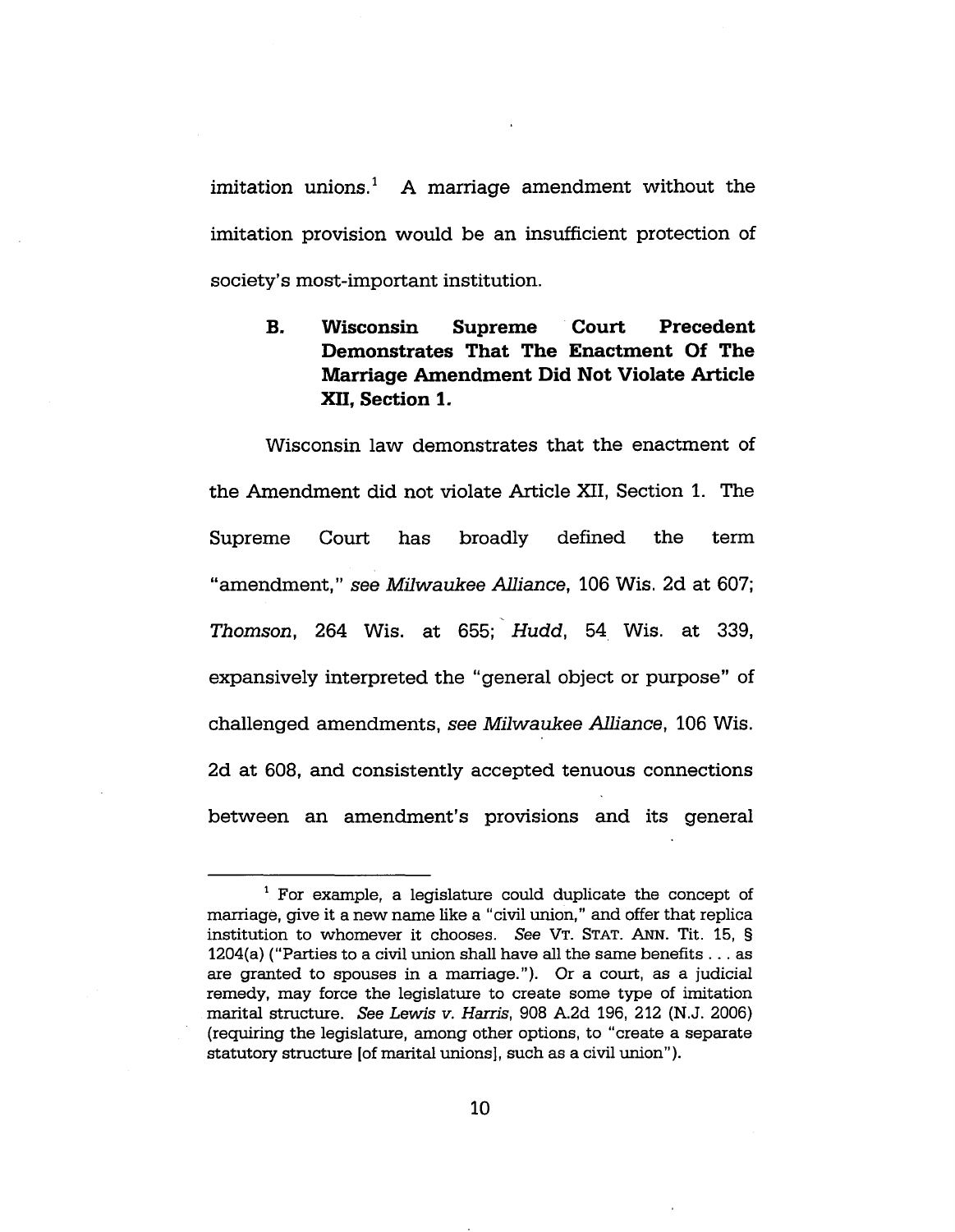purpose, *see Hudd,* 54 Wis. at 36-38. Applying these principles, the Supreme Court has repeatedly rejected single-amendment claims, finding only one violation throughout this State's long history.

The first case addressing a single-amendment challenge in Wisconsin was *Hudd,* 54 Wis. at 318. In that case, the Supreme Court considered whether the enactment of a constitutional amendment changing the legislative sessions from an annual to a biennial term violated Article XII, Section 1. That amendment included four separate provisions, one of which increased the legislators' salaries.

The *Hudd* Court found that, despite the joining of these four distinct provisions, a single-amendment violation had not occurred. The Court reasoned that "the whole scope and purpose of the matter submitted to the electors . . . was the change from annual to biennial sessions of the legislature." *Id.* at 336. The Court concluded that all four provisions furthered that general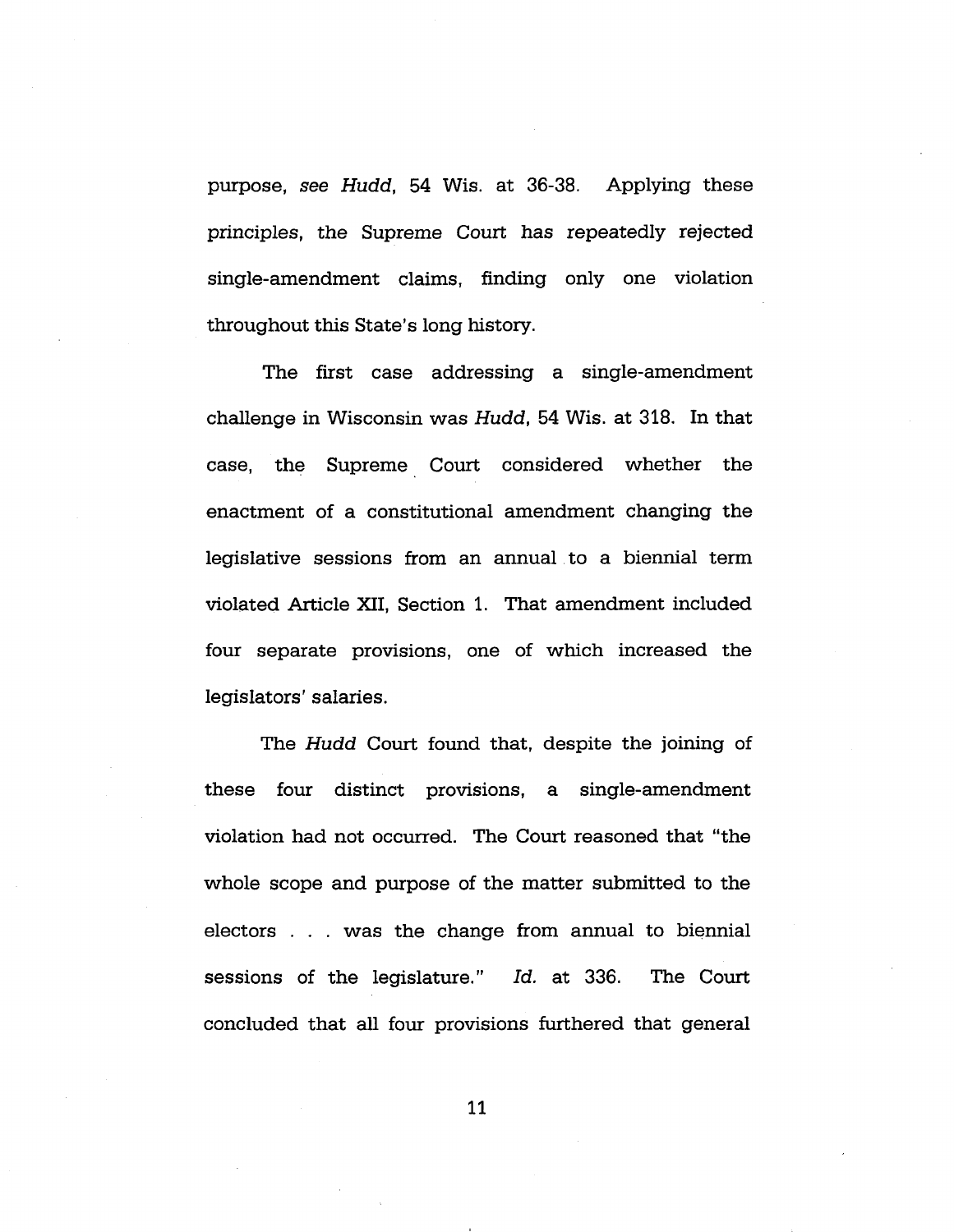purpose, specifically reasoning that the salary provision, while "perhaps[] less intimately and necessarily connected with the change to biennial sessions," was nevertheless connected with the amendment's overall purpose. *Id.* at 336-37. *Hudd* demonstrates that the Supreme Court will accept even a tenuous connection between an amendment's individual provisions and its general purpose. Here, however, the connection is direct: the imitation provision is clearly connected to—and, in fact, is an integral part of—the Marriage Amendment's purpose of preserving and protecting marriage as a unique institution.

*Milwaukee Alliance,* 106 Wis. 2d at 604-05, involved an amendment creating a "conditional release" system for those accused of crimes. The amendment included five substantive provisions, involving distinct issues ranging from conditions of release to post-arrest hearings. *Id.* at 600-01.

The Court found that this expansive amendment did not violate Article XII, Section 1. In doing so, the Court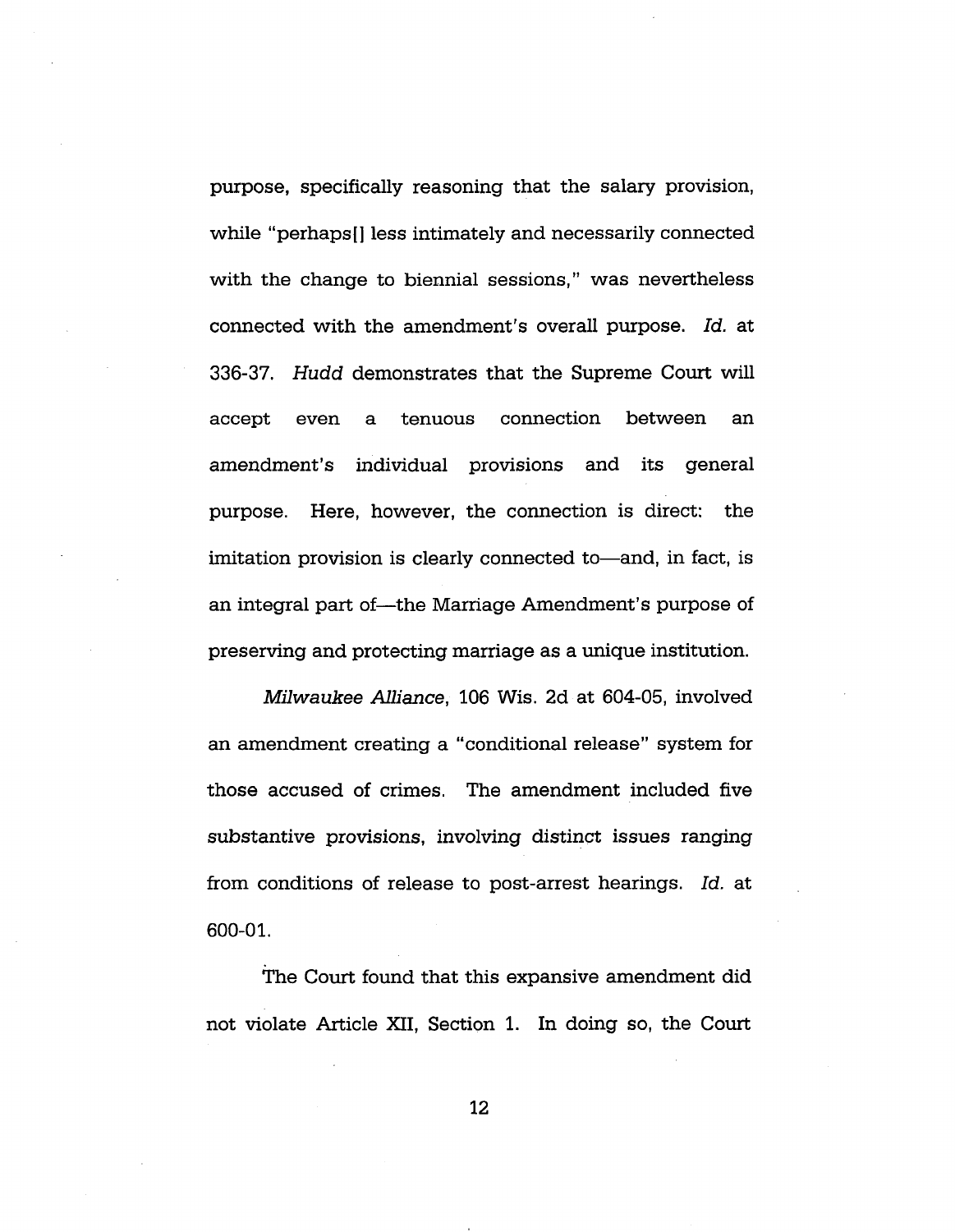broadly defined the purpose of the amendment and concluded that its provisions were "integral and related aspects of the amendment's total purpose of adopting the concept of conditional release." *Id.* at 608. Likewise, in the present case, both the definitional provision and the imitation provision constitute "integral and related aspects" of the Marriage Amendment's purpose of preserving the unique institution of marriage as the union of one man and one woman.

*Thomson,* 264 Wis. at 654-57, is the only case where the Supreme Court has found a single-amendment violation. That case involved a constitutional amendment authorizing the legislature to consider physical area, in addition to population, when drafting senatorial voting districts. The single-amendment violation occurred because the challenged amendment implemented two other unrelated, substantive changes in the law. *Id.* at 654. First, a provision changing the boundaries of assembly (rather than senate) districts "ha[d] no bearing on the main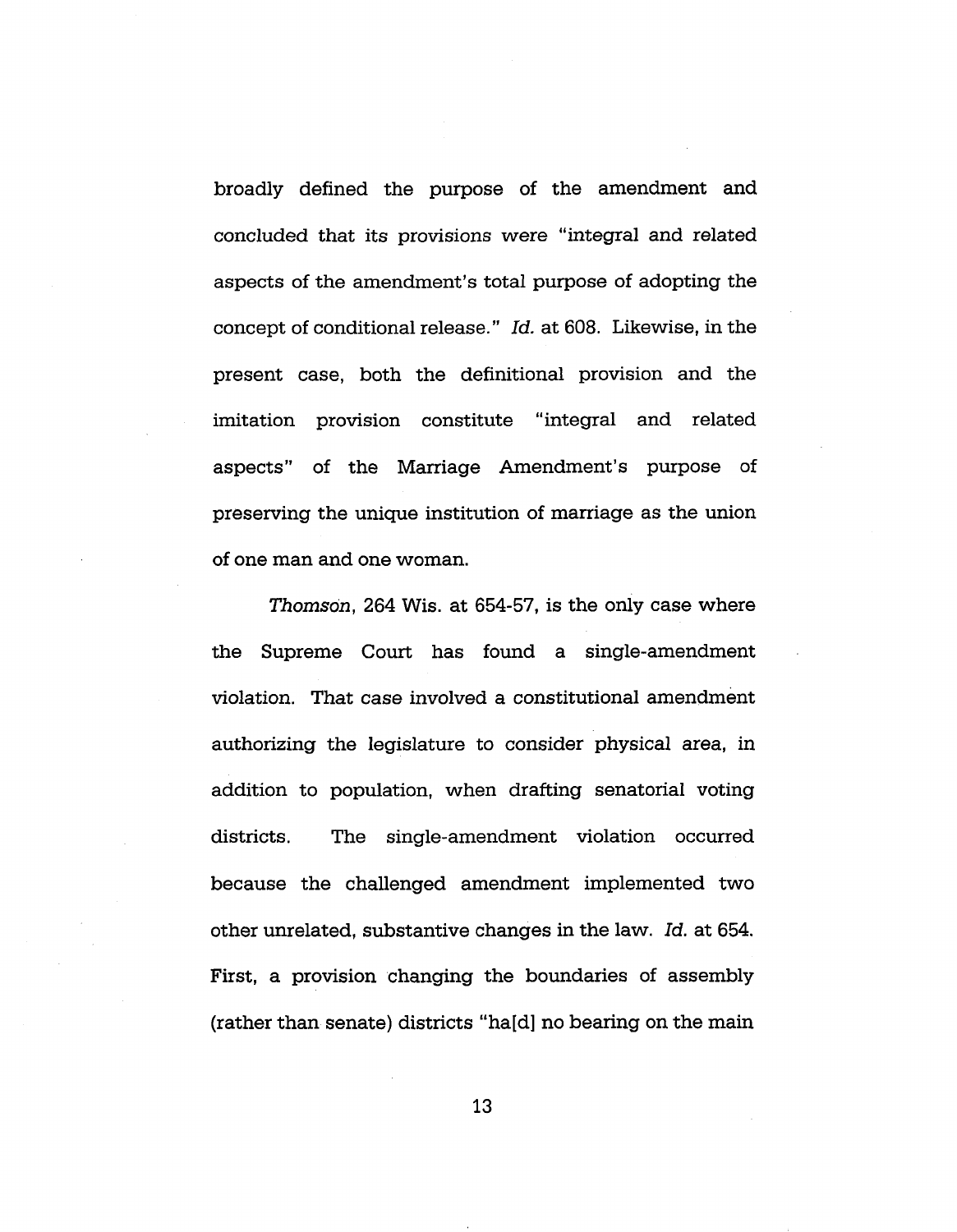purpose of the proposed amendment . . . , nor [did] it tend to effect or carry out that purpose." *Id.* at 656. Second, a provision adding Native-Americans to the population calculation was "not a detail of a main purpose to consider area in senate districts[,] but [was] a separate matter [that] must be submitted as a separate amendment." *Id.* at 657. For those reasons, the Court found a single-amendment violation pursuant to Article XII, Section 1.

Contrary to McConkey's suggestions, the redistricting amendment in *Thomson* is unlike the Marriage Amendment at issue here. Even though the purpose of the amendment in *Thomson* was merely to "direct[] the legislature to take area as well as population into account in apportioning the senate districts," *id.* at 656, that amendment made "drastic, revolutionary" changes in the assembly-district boundaries and population computations, *id.* at 656-57. Thus, the *Thomson* amendment significantly impacted topics unrelated to its purpose. In contrast, the Marriage Amendment's purpose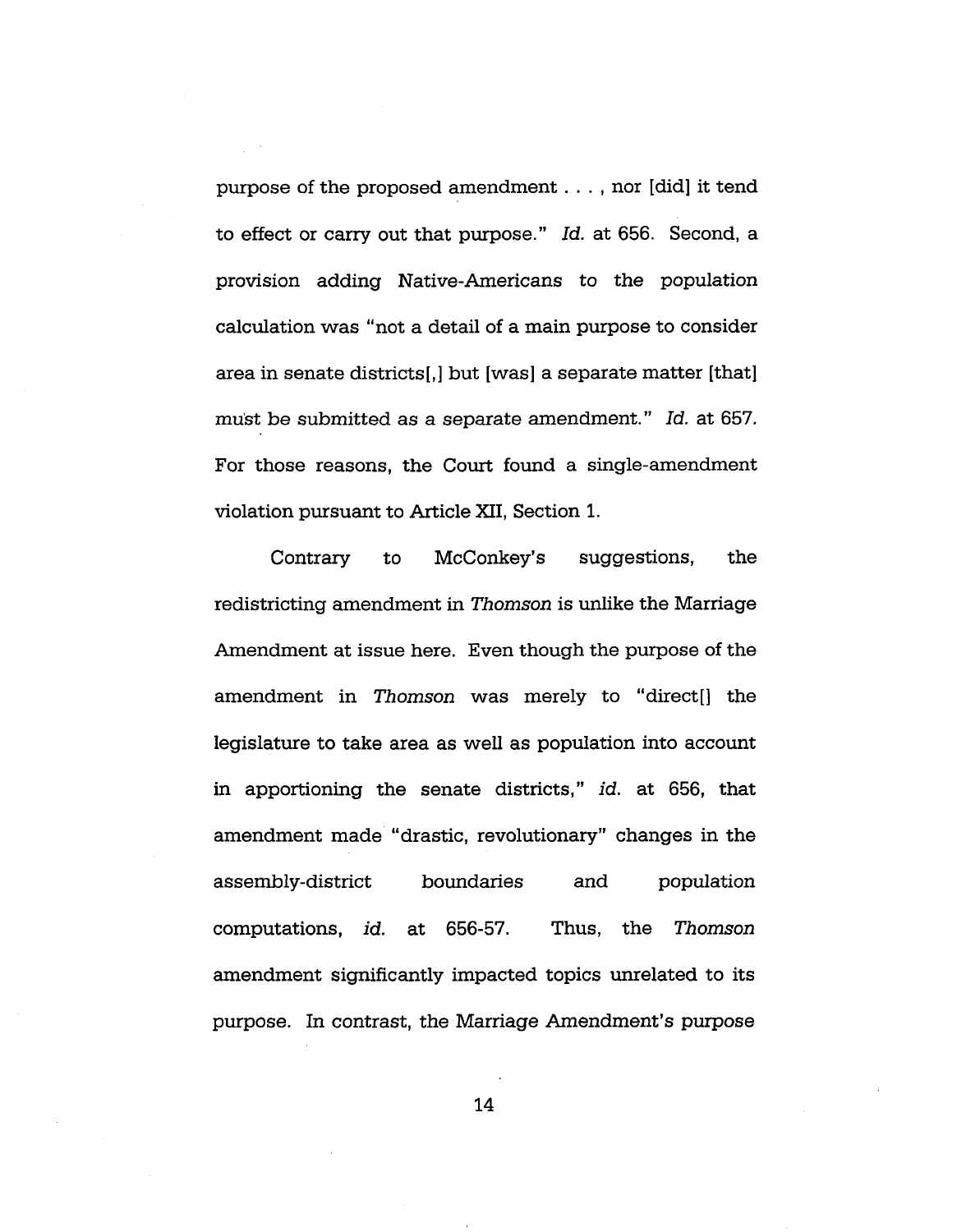is to protect the unique institution of marriage. The definitional provision prevents the redefinition of marriage, and the imitation provision prevents the restructuring of marriage through indirect means. Unlike in *Thomson,* both provisions of the Marriage Amendment further its overall purpose.

In short, both provisions of the Marriage Amendment relate to the same subject and further the same purpose; thus, they together constitute one amendment whose enactment did not violate Article XII, Section 1.

# III. Every State <sup>S</sup>upreme Court Addressing A <sup>S</sup>imilar Single-Amendment Challenge T<sup>o</sup> A Marriage Amendment Has Rejected Such A Claim.

Five state supreme courts have rejected legal challenges similar to the single-amendment challenge raised here. Each court found that the purpose of the challenged marriage amendment was to preserve marriage and its unique status, although each articulated that purpose in slightly different ways. And, most importantly,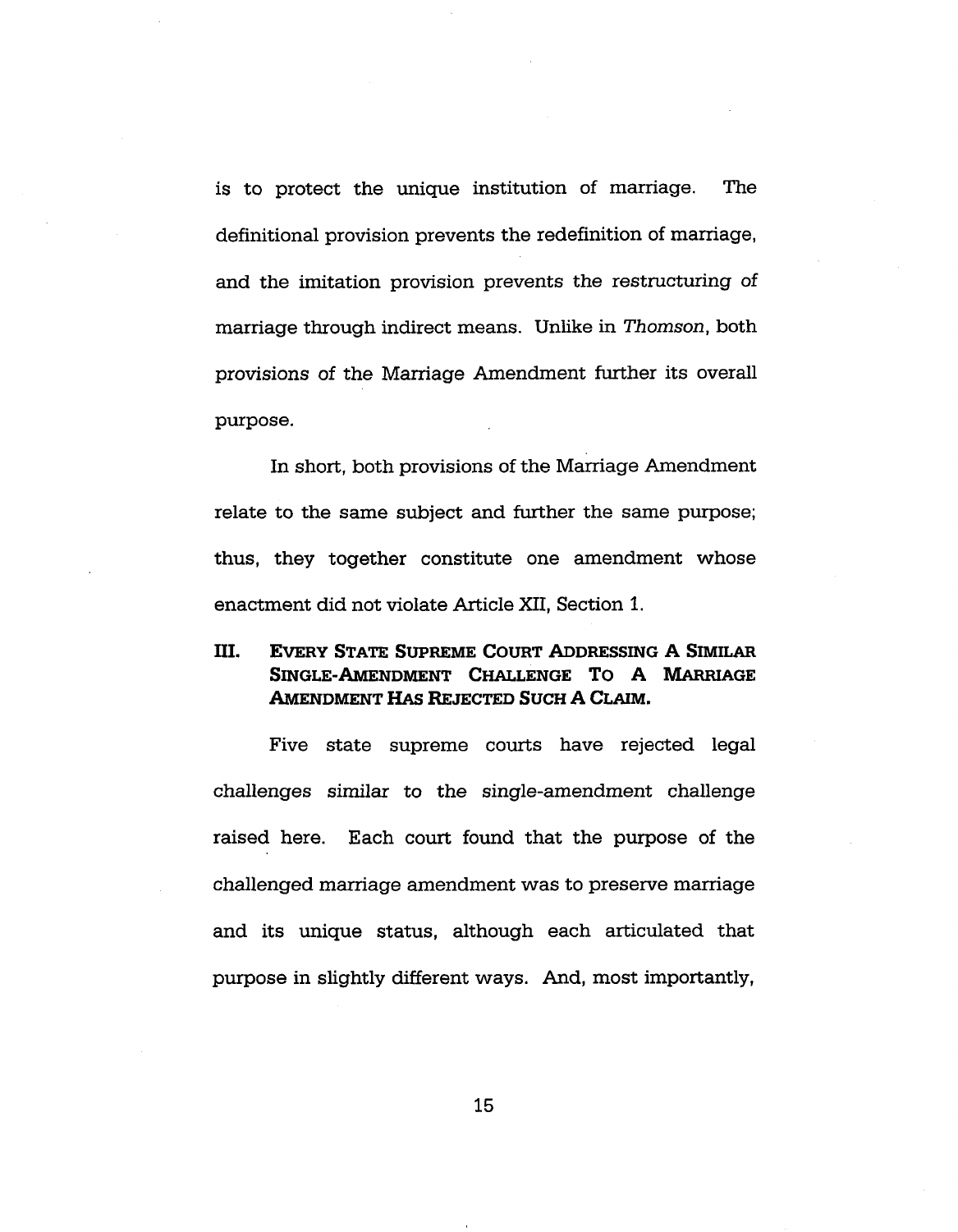each court agreed that its marriage amendment did not violate single-amendment principles.<sup>2</sup>

The Massachusetts Supreme Judicial Court found that a proposed marriage amendment did not violate the single-amendment rule. *See Albano v. Attorney General,* 769 N.E.2d 1242, 1247 (Mass. 2002). The broadly worded amendment proposed in Massachusetts, which was far more intricate than the Wisconsin Amendment, contained both a definitional provision and an imitation provision (in addition to many others). *See id.* at 1245 n.4. An amendment does not violate Massachusetts' single-

<sup>&</sup>lt;sup>2</sup> A Kentucky trial court also addressed this question in an unpublished decision. *See Wood v. Commonwealth ex rel. Grayson,* No. Civ.A. 04-CI-01537, 2005 WL 1258921, at \*5-8 (Ky. Cir. Ct. May 26, 2005). The Kentucky marriage amendment is identical to the Wisconsin Marriage Amendment at issue here. *See* KY. CONST. § 233A. In rejecting that single-amendment challenge, the Kentucky court concluded:

It cannot be said that the second clause of the amendment pertaining to [a] legal status "identical to or similar to marriage for unmarried individuals" [i.e., the imitation provision] is so foreign that it has no bearing upon a constitutional definition of marriage. Nor can this [cjourt conclude that the two clauses of the amendment at issue are essentially unrelated to one another.

*Wood,* 2005 WL 1258921, at \*7. This Court should likewise conclude that the two provisions of the Wisconsin Marriage Amendment are sufficiently related to qualify as a single amendment.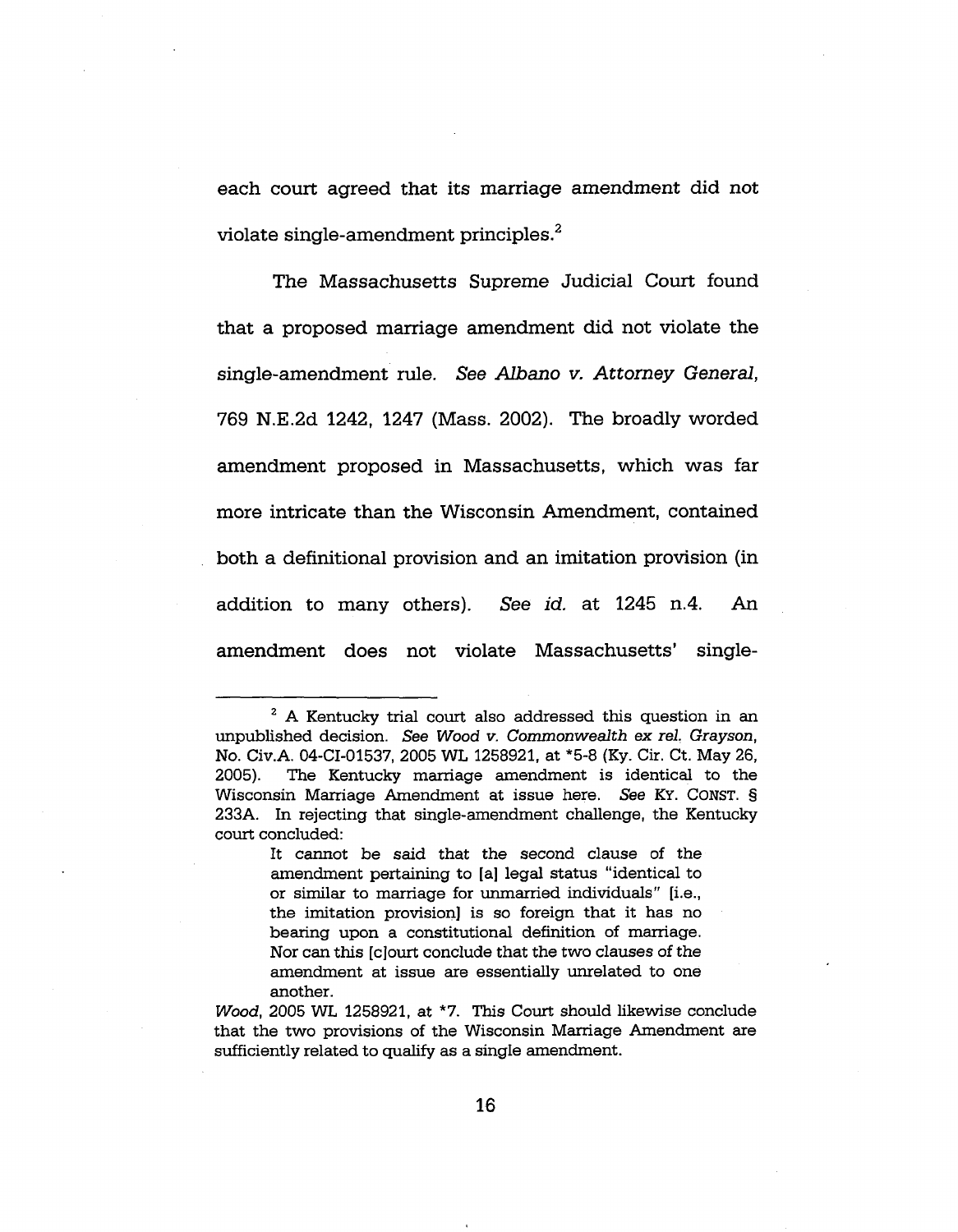amendment rule "[so] long as the provisions of the [amendment] are related by a common purpose." *Id.* at 1247. The Massachusetts Supreme Judicial Court found that the entire proposed amendment "relate[d] to the common purpose of restricting the benefits and incidents of marriage to opposite-sex couples." *Id.* at 1247. The court thus held that the proposed marriage amendment did not violate the single-amendment rule.

The Louisiana Supreme Court similarly held that the Louisiana marriage amendment did not violate its state's single-amendment rule. *See Forum for Equality PAC v. McKeithen,* 893 So. 2d 715, 729-37 (La. 2005). That state's lengthy amendment includes both a definitional provision and an imitation provision (in addition to a few other provisions). *Id.* at 717. Louisiana law provides that multiple provisions "may be submitted as one amendment" so long as all the provisions "may be logically viewed as parts of a single plan." *Id.* at 732. The Louisiana Supreme Court determined that its marriage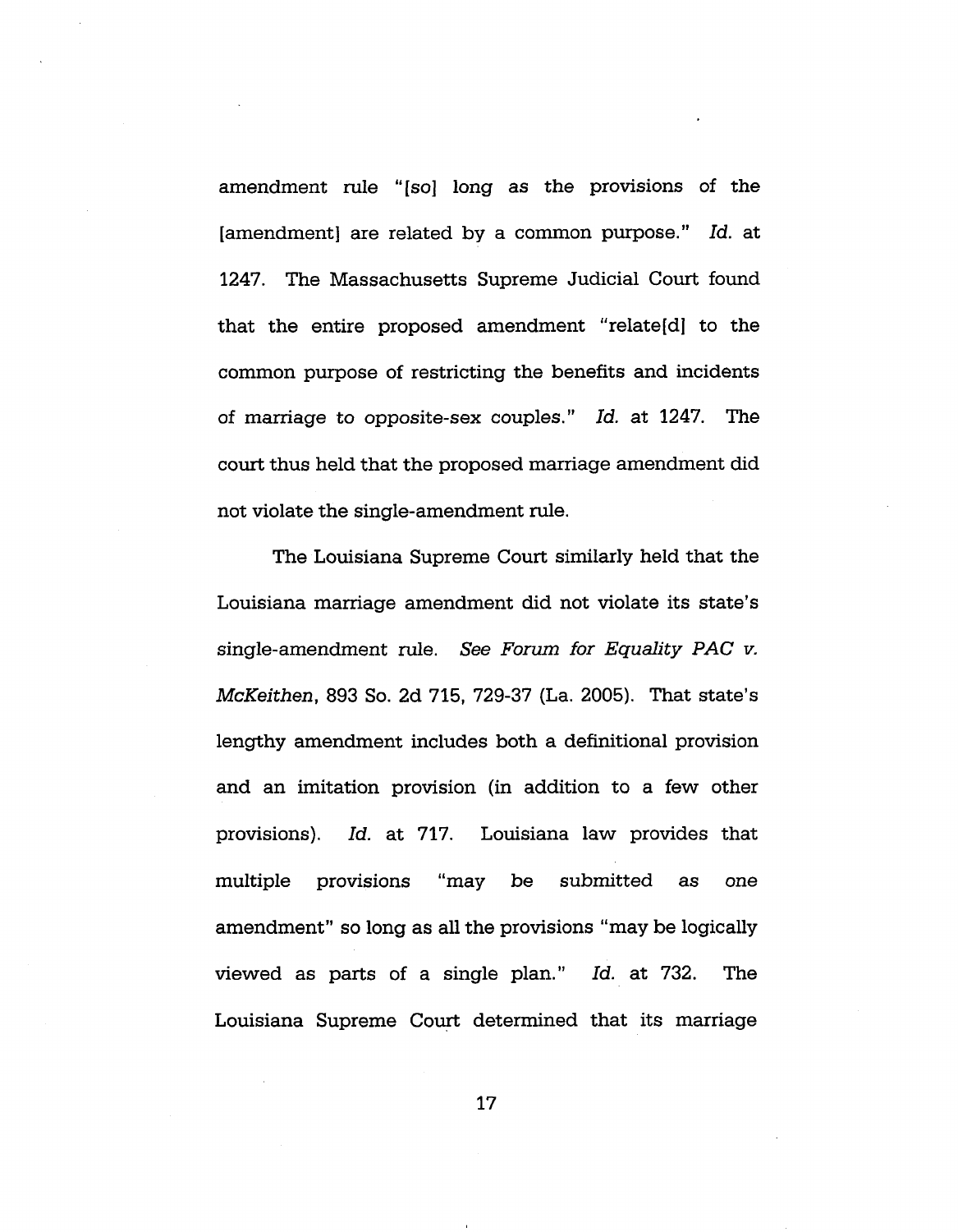amendment "contain[ed] a single plan to defend [the] civil tradition of marriage" and that "each provision [therein] constitute^] an element of [that] plan." *Id.* at 736. The court thus rejected the single-amendment challenge.

The Florida Supreme Court also rejected a singleamendment challenge to its state's proposed marriage amendment. *See Advisory Opinion to the Attorney General re Florida Marriage Protection Amendment,* 926 So. 2d 1229, 1233-35 (Fla. 2006). The proposed Florida amendment contained nearly identical language to that found in the Wisconsin Amendment. See *id.* at 1232. Florida law provides that multiple provisions of a proposed amendment must "be logically viewed as having a natural relation and connection as component parts or aspects of a single dominant plan or scheme." *Id.* at 1234. The court determined that the single plan of the proposed marriage amendment was "the restriction of the exclusive rights and obligations traditionally associated with marriage to legal unions consisting of one man and one woman as husband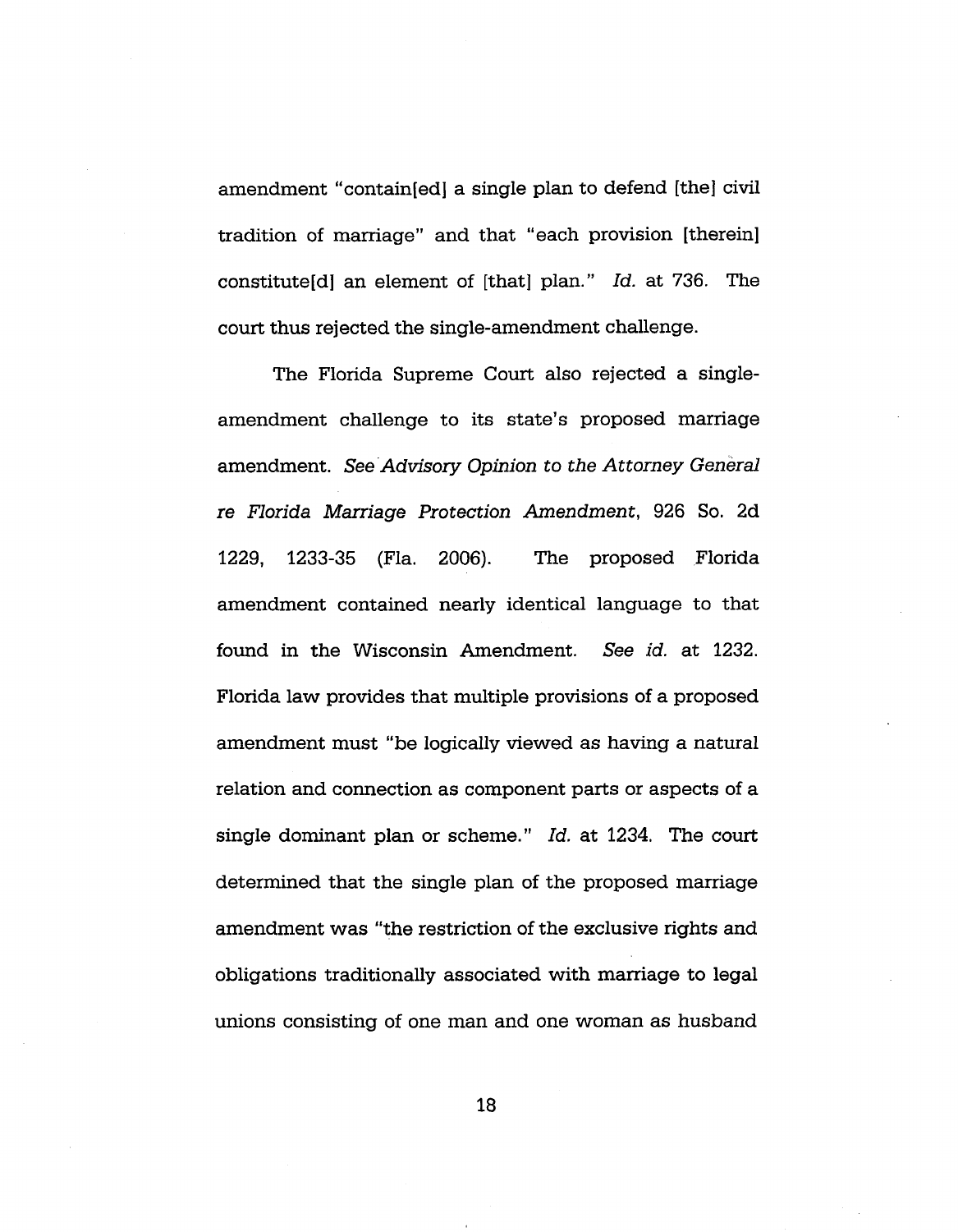and wife." *Id.* (quotations omitted). The court thus held that this common plan satisfied the requirements of the single-amendment rule. *Id.*

The Georgia Supreme Court also affirmed its marriage amendment against a single-amendment challenge. *See Perdue v. O'Kelley,* 632 S.E.2d 110, 113 (Ga. 2006). That state's extensive marriage amendment contains both a definitional and imitation provision (in addition to many other provisions). See GA. CONST. art. 1, § 4, If 1. In Georgia, "whether ... <sup>a</sup> constitutional amendment violates the multiple subject matter rule [depends on] whether all. . . parts of the . . . constitutional amendment are germane to the accomplishment of a single objective." *Perdue,* 632 S.E.2d at 112. The Georgia Supreme Court determined that the amendment's purpose was to "reserv[e] marriage and its attendant benefits to unions of man and woman," and held that all the provisions were logically related to that purpose and, thus, did not violate the multiple-subject rule. *Id.* at 113.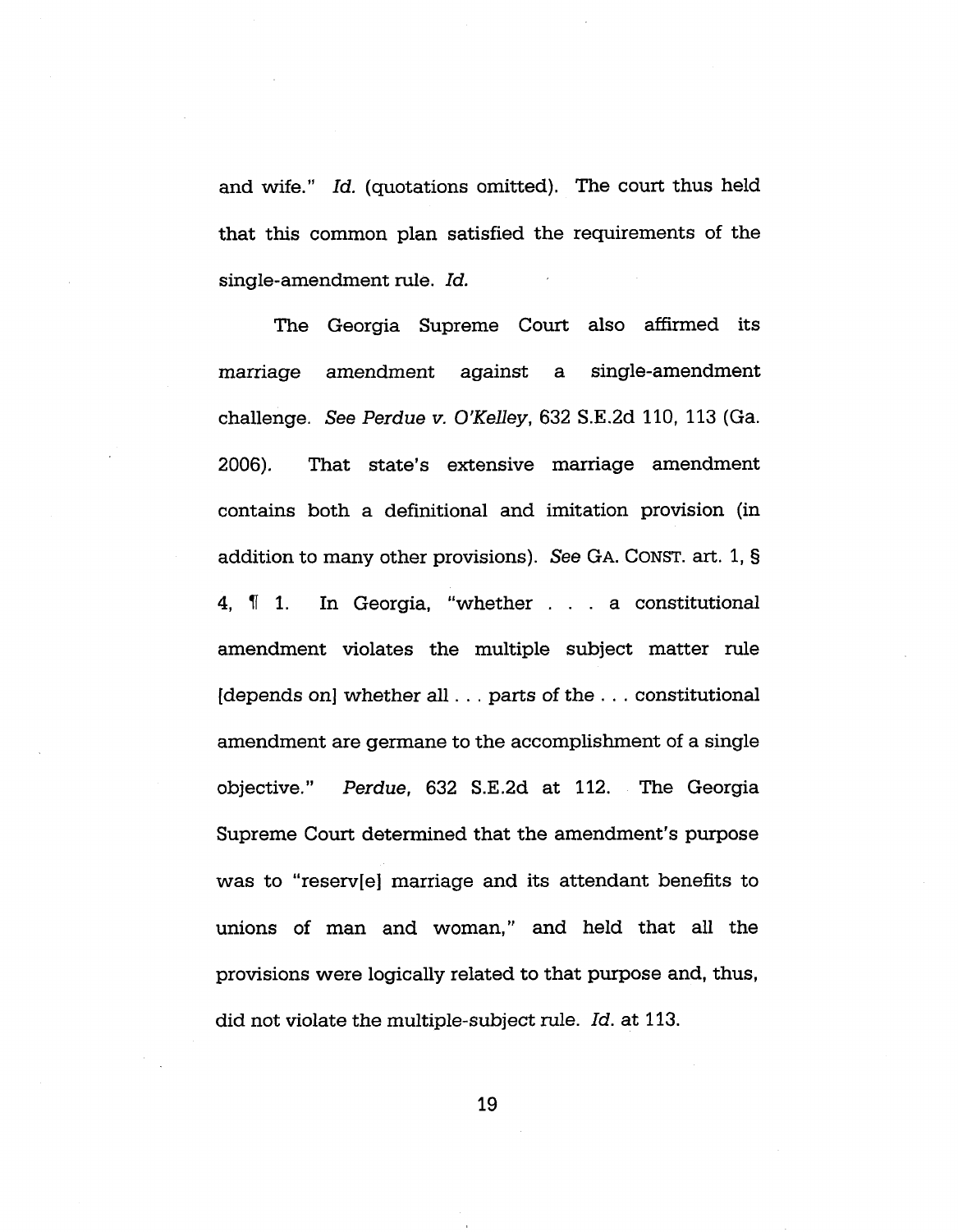The Arizona Supreme Court likewise rejected a single-amendment challenge to a proposed marriage amendment. *See Arizona Together v. Brewer,* 149 P.3d 742, 749 (Az. 2007). The amendment at issue in that case was nearly identical to the Wisconsin Amendment. *See id.* at 744 n.2. Arizona's single-amendment rule requires that provisions of a proposed amendment be "sufficiently related to a common purpose or principle that the proposal can be said to constitute a consistent and workable whole on the general topic embraced!.]" *Id.* at 745 (quotations and alterations omitted). The Arizona Supreme Court determined that the common purpose of the proposed amendment was "to preserve and protect marriage" and that the provisions related directly to that purpose. *Id.* Thus, the court concluded that the proposed marriage amendment satisfied the single-amendment rule.

#### **CONCLUSION**

For the foregoing reasons, the enactment of the Wisconsin Marriage Amendment did not violate the single-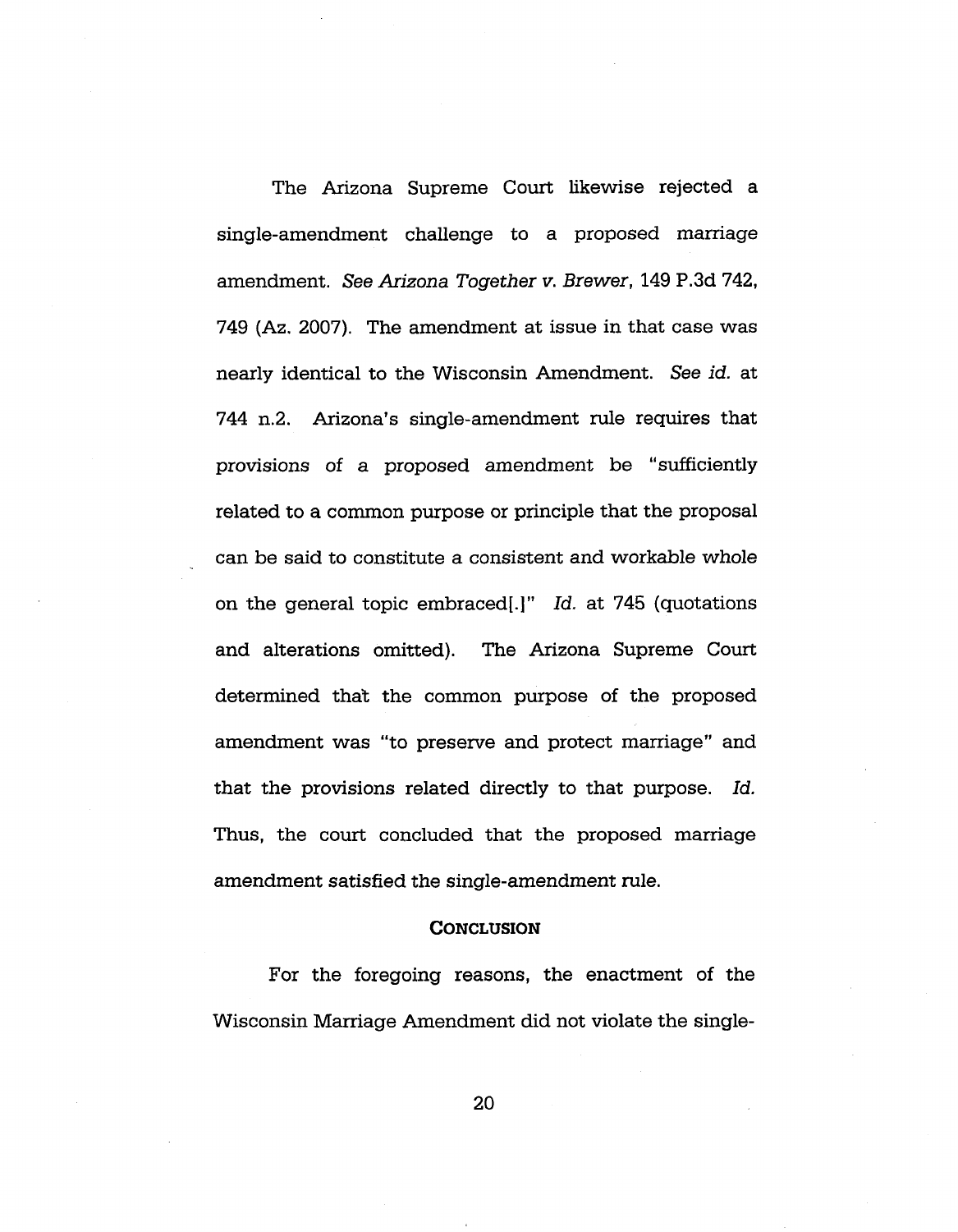amendment requirement in Article XII, Section <sup>1</sup> of the State Constitution.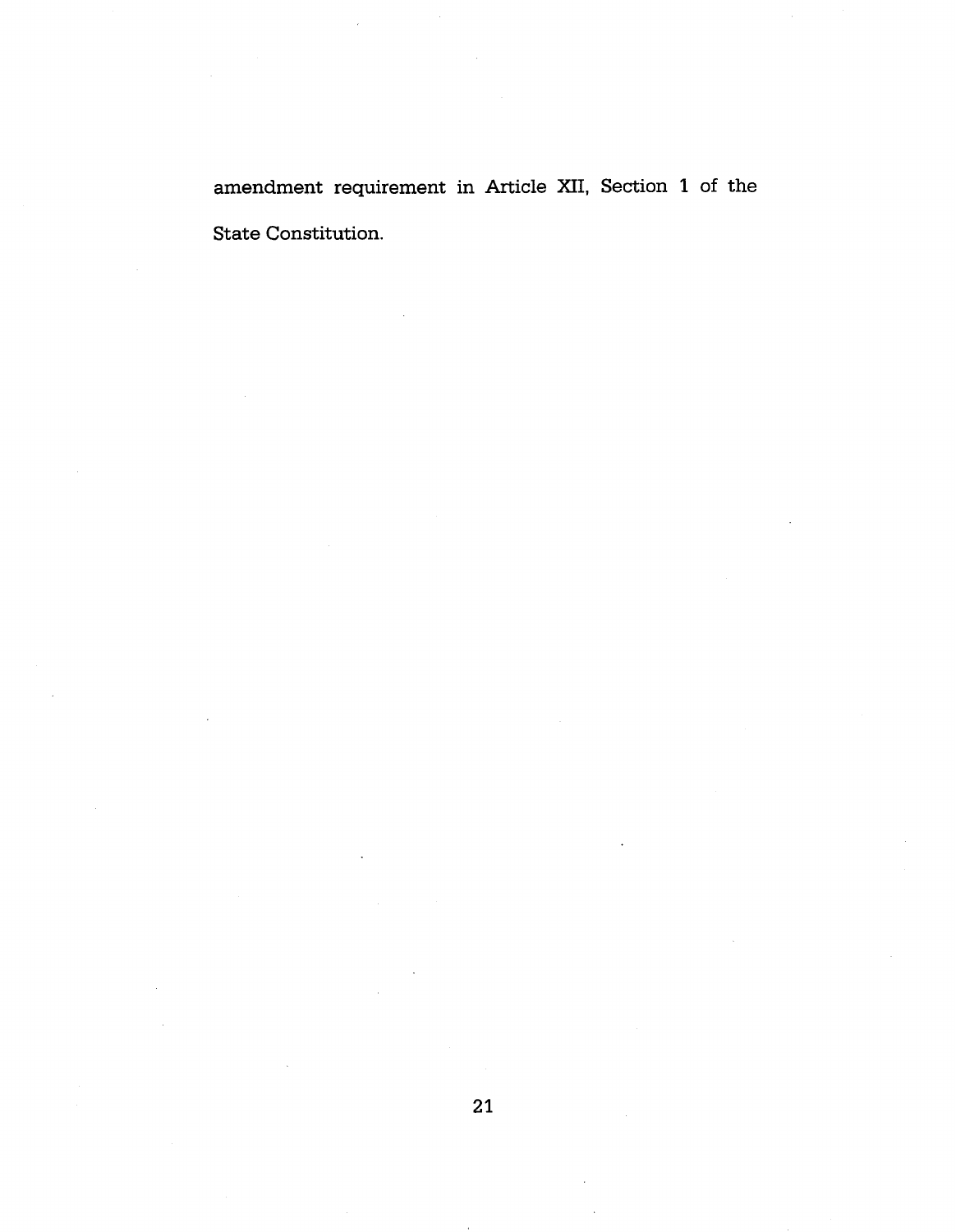Respectfully submitted.

alborg

Amy M. Salberg State Bar No. 1025449 WHYTE HIRSCHBOECK DUDEK S.C. *Attorneys for Wisconsin Family Council* 555 East Wells Street Suite 1900 Milwaukee, Wisconsin 53202 Tel: (414)978-5502

Brian W. Raum+ Austin R. Nimocks\* James A. Campbell\* Alliance Defense Fund *Attorneys for Wisconsin Family Council* 15100 N. 90th Street Scottsdale, AZ 85260 Tel: (480)444-0020

+Of counsel, not admitted in this jurisdiction \*Admitted *pro hac vice*